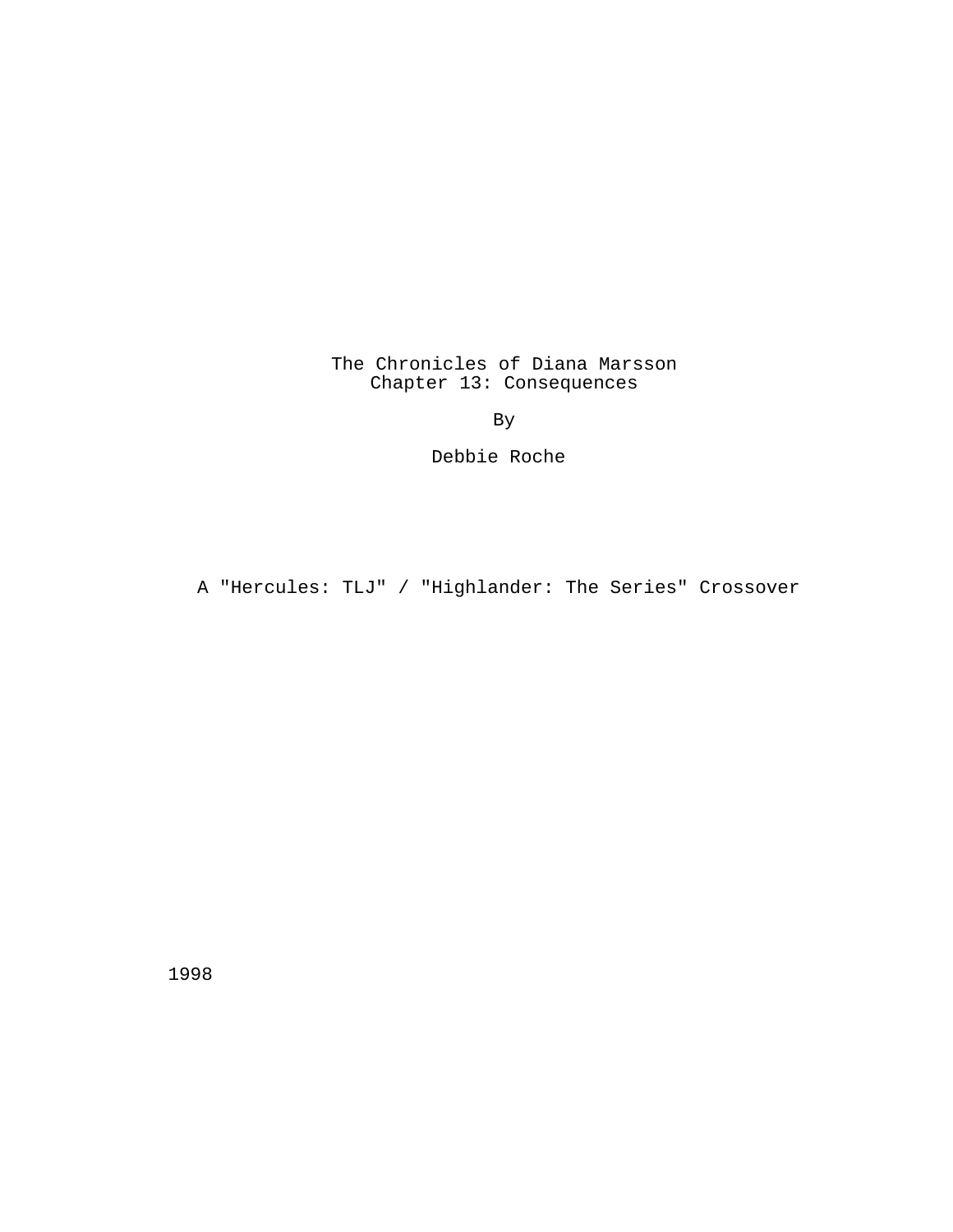# **1 YEAR LATER (1 year since end of last chapter)**

1 EXT: HERCULES' PLACE - BACK YARD (MORNING) 1

DIANA is sitting in the yard. She is updating THE CHRONICLE. There is a flash and HERMES appears beside her. She closes THE CHRONICLE, zaps it away, and looks at HERMES.

> DIANA Good morning, Hermes. To what do I owe the pleasure of your visit?

HERMES I have a message for you.

DIANA (smile) Of course you do.

HERMES looks at her with raised eyebrows.

HERMES

Excuse me?

DIANA That is your job, right?

HERMES Oh, yeah. Right.

Momentary pause.

DIANA

So?

HERMES

So, what?

DIANA

The message?

HERMES

Right. Sorry.

HERMES hands her a rolled up scroll.

DIANA

Thanks.

DIANA takes it.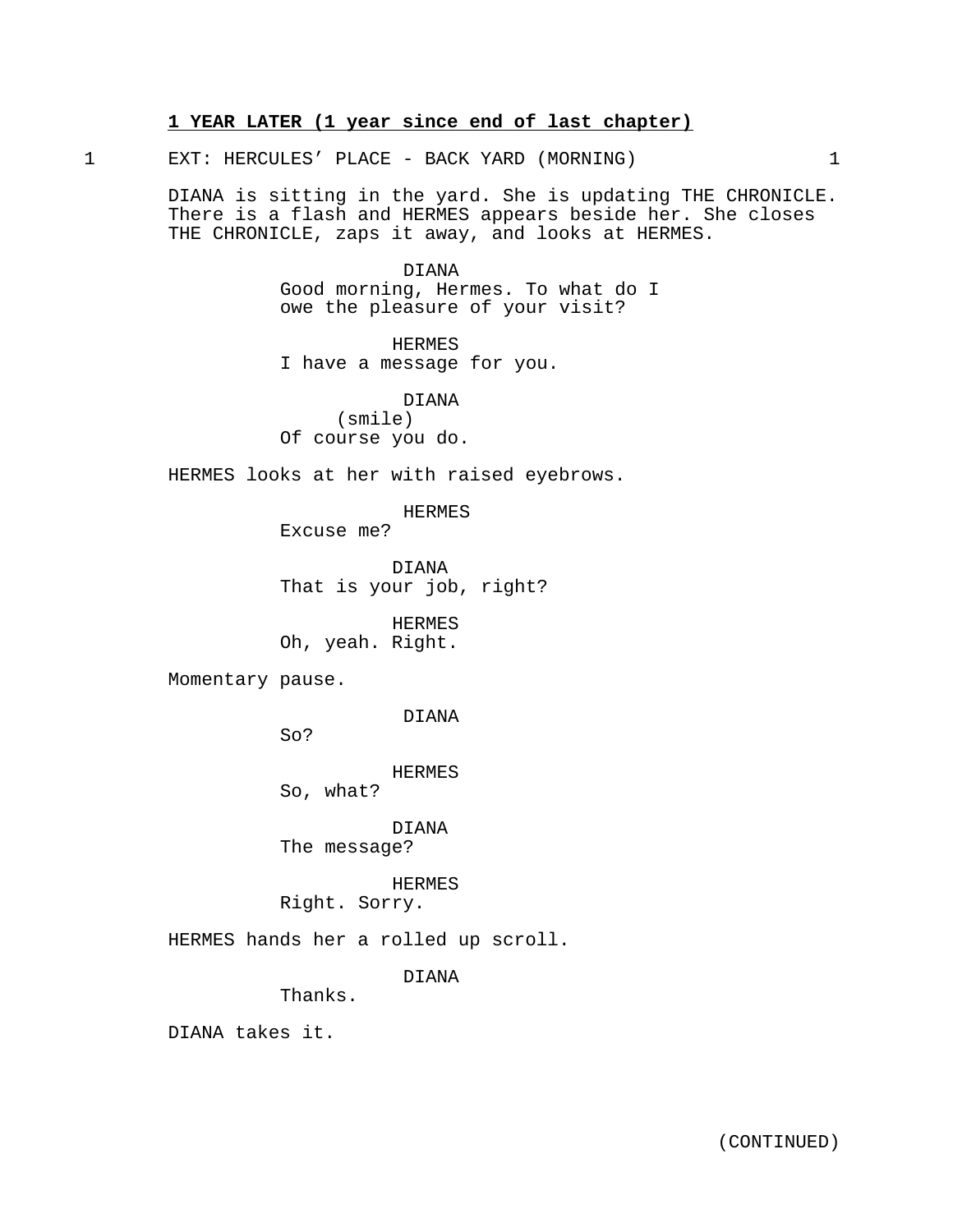DIANA Who's it from?

HERMES

Ares.

DIANA raises an eyebrow in curiosity.

DIANA

Ares? (beat) What does he want?

HERMES Only one way to find out.

With that said, HERMES vanishes. DIANA stares at the scroll.

DIANA Why would he send a message and not just pop in? (beat) Ares has never sent a message to me a message before! Why would he...

DIANA gets a bad feeling. She knows there is only one reason he would send a message and not come to her in person.

> DIANA He wouldn't. He...

DIANA opens the scroll and reads it.

ARES (VO)

Diana,

I can't take this any more. Everything I've tried has failed. I don't have a choice. I have to do this. I plan to meet my double in 3 days. I'm going to settle this once and for all. There is no other way. This cannot go on. After all, as our good friend Mac would say, "there can be only one!" See you later. All my love,

Ares.

DIANA rolls the scroll back up.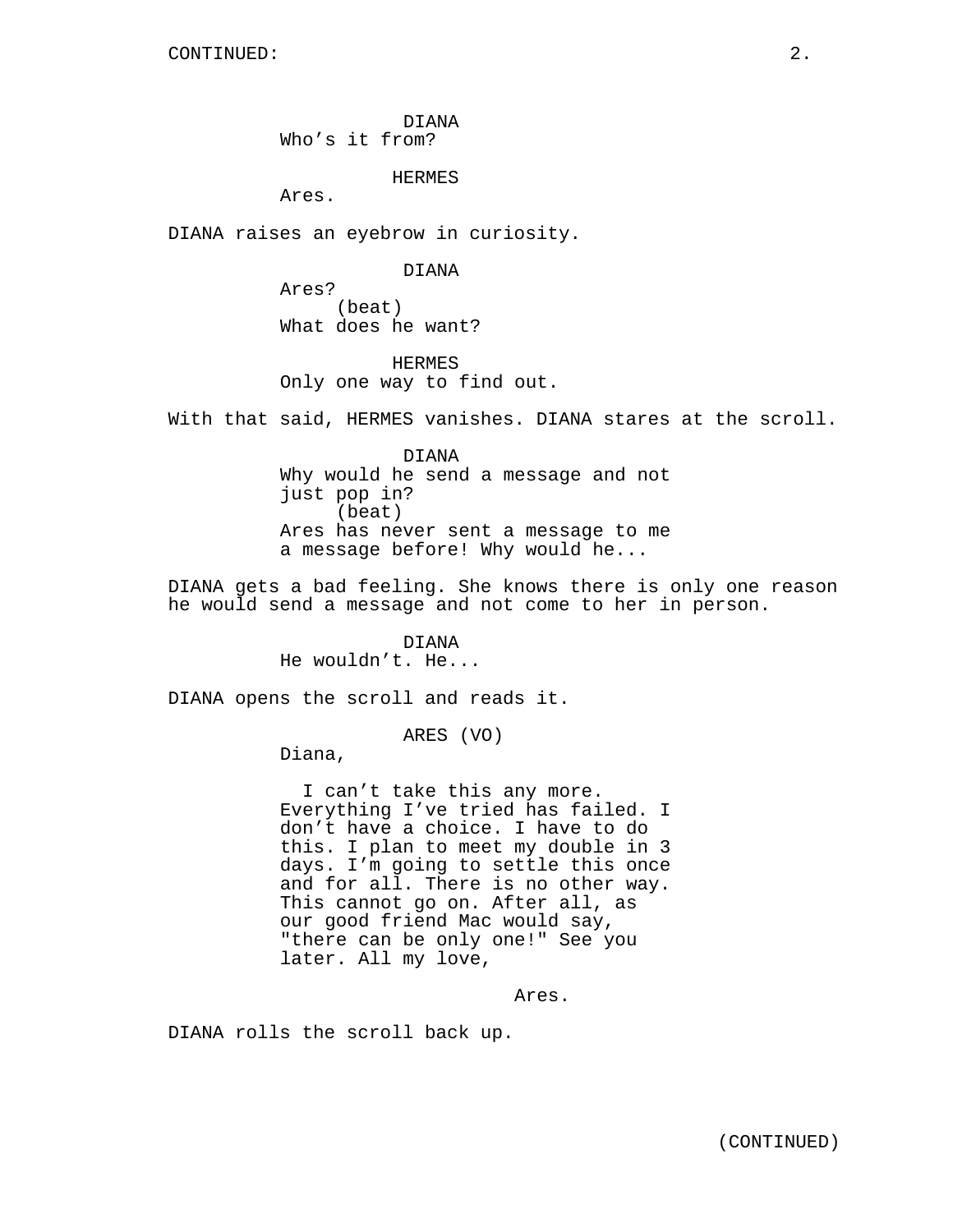DIANA Damn him. I can't let them do this. I can't. (beat) I have to talk them out of it. I have to.

With that said, she vanishes.

JUMP TO:

2 INT: ARES' PLACE 2

ARES is pacing the room, thinking. DIANA materializes before him. He is surprised.

> ARES Diana. What are you doing here?

DIANA Trying to get you to reconsider.

ARES You're with the wrong Ares. This is all his idea.

DIANA You can't do this.

ARES Can't?!? You don't know what he's put me through since he got here.

DIANA It doesn't matter. You...

ARES He called me a fake, an impostor. He's turned Strife and Discord against me.

DIANA You never liked Strife in the first place.

ARES

What? That's not true. I...

#### DIANA

Let's see... In the time I've known you, you've called him a moron, an idiot, a poor pathetic excuse for a god, a...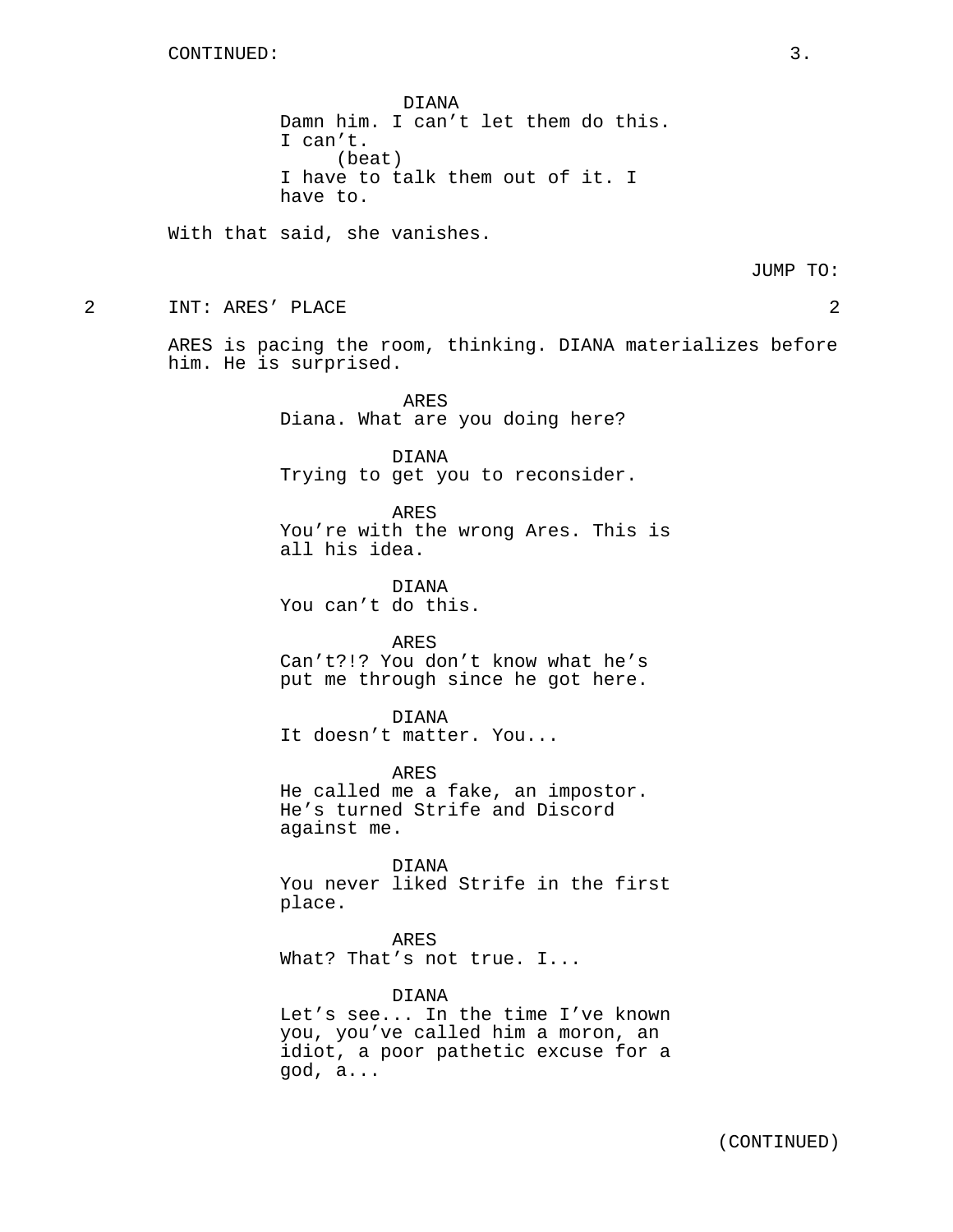ARES I'm trying to make the kid wake up and realize his full potential.

Momentary pause. DIANA looks at him.

## DIANA

You don't have to do this, you know. You could...

## ARES

Yes I do. I have to. He is right. There can only be one God of War. And it's going to be me. It is me.

DIANA

If you fight him, you will lose. He's...

ARES He's what? Better than me? How can he be better than me, if he is me?

DIANA He's had 3000 yrs more experience than you.

ARES I won't lose.

DIANA I'm afraid you will.

ARES Afraid? You're afraid for me? (beat) Diana, I can handle him. Remember, I am the God of War!

Momentary pause. DIANA looks to the ground, then up at him.

DIANA Okay. If you are determined to go through with this...

#### ARES

I am.

## DIANA

Then...

Her clothes change into a sexy outfit. An outfit that makes his heart, as well as certain other parts of his body, pound.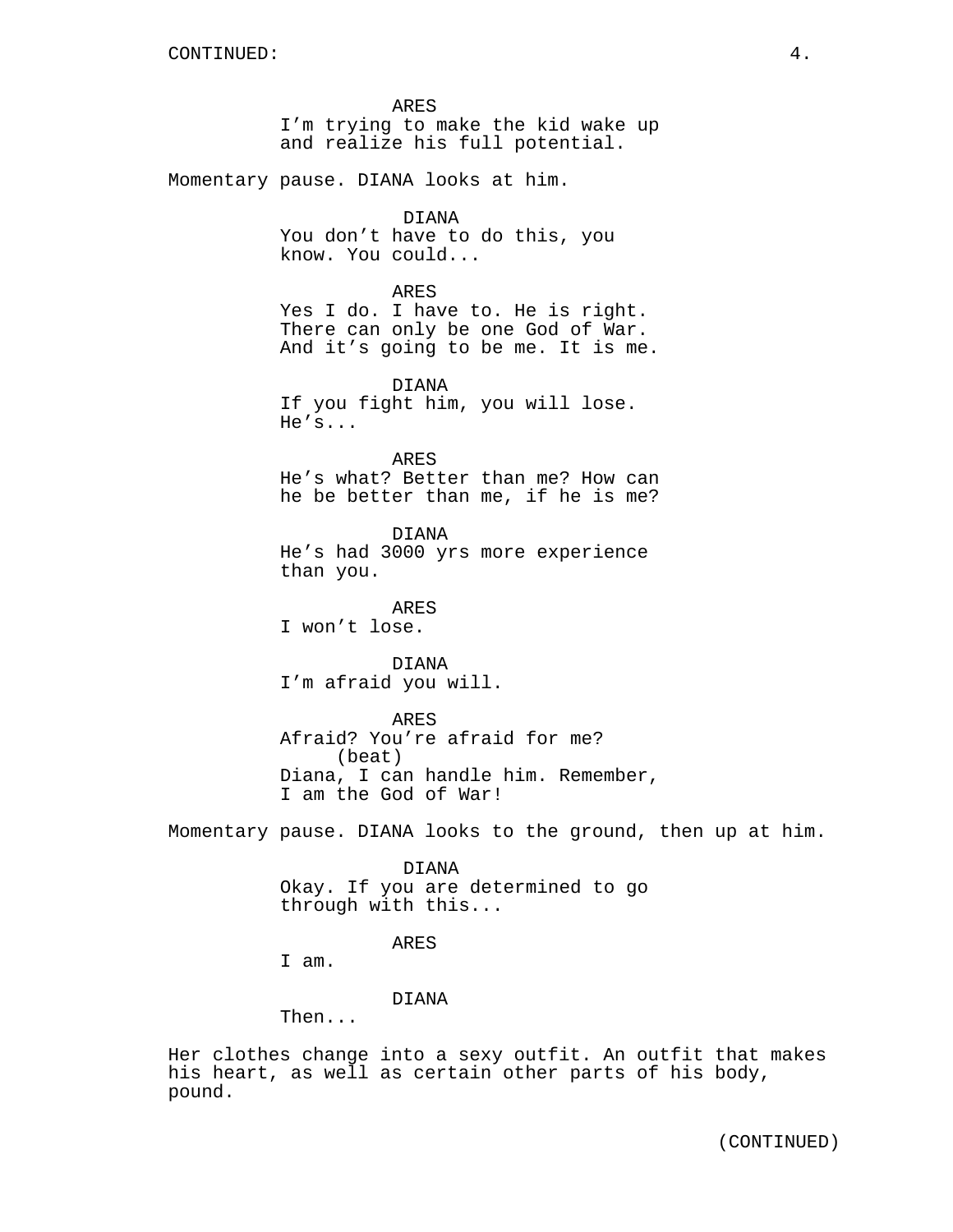DIANA ...I have come to grant you your greatest desire.

She walks up to him.

DIANA Your, last request, if you like.

ARES

What?

DIANA For the next 36 hours...

She places her leg on his hip, and runs her finger along his cheek.

DIANA

...I am yours.

ARES is both confused and excited. The closeness of her body is starting to have an effect on him.

ARES

Mine?

DIANA Yours. Completely. You may do anything you wish.

ARES

Anything?

DIANA presses her body up against him.

DIANA

Anything.

ARES looks at her with hunger in his eyes.

ARES

Why?

She says the next line in a sultry, seductive voice.

DIANA I know how much you want me. (beat) And, since you really have no chance against him... I want you to die happy. Fulfilled.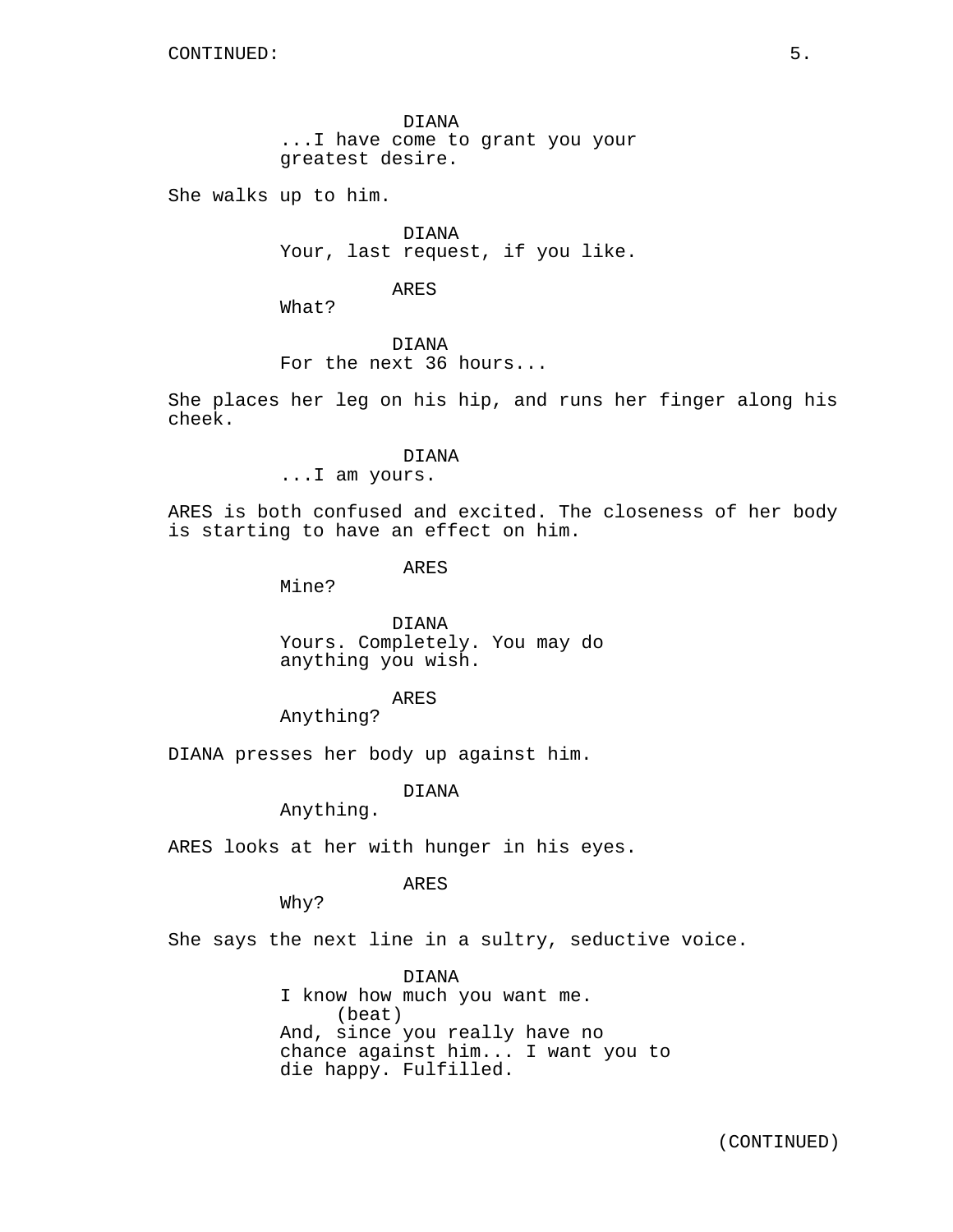DIANA kisses his neck. He sighs. She whispers seductively into his ear.

> DIANA Think about it. 36 hours. (beat) Every fantasy you've ever had. (beat) We can make them all come true.

ARES grabs her hair in his hands and pulls her head back. He looks at her.

ARES

Every one?

She flashes him a smile.

## DIANA Every single one.

ARES flashes an evil smile and pulls her to him. He kisses her. After a few moments she breaks the kiss and looks at him.

> DIANA And, I am giving you complete control over me. You may do anything.

He smiles and kisses her again. He runs his hand down her side and grabs her leg, the one that is on his hip. He runs his hand up her leg. She wraps her arms around his neck. He lets go of her hair, and picks up the other leg and brings it to his waist. She wraps her legs around his waist, vice like. He wraps his arms around her, pulling her close. He turns around and, quicker than you know it, they are up against a wall. Her back is to the wall, and he is standing in front of her. They are completely naked. He breaks the kiss and looks at her. He stares at her naked body, admiring it. He wants her so bad. He can't believe he will finally be able to take her. He looks at her. He can see the desire in her eyes.

> DIANA Come on, big boy. Time is ticking. I know you want me, so do it. Take me Ares.

ARES smiles at her and nuzzles her neck. She tilts her head back, pulling him close. He thrusts himself into her hard and fast. She gasps. He starts pumping her hard and fast.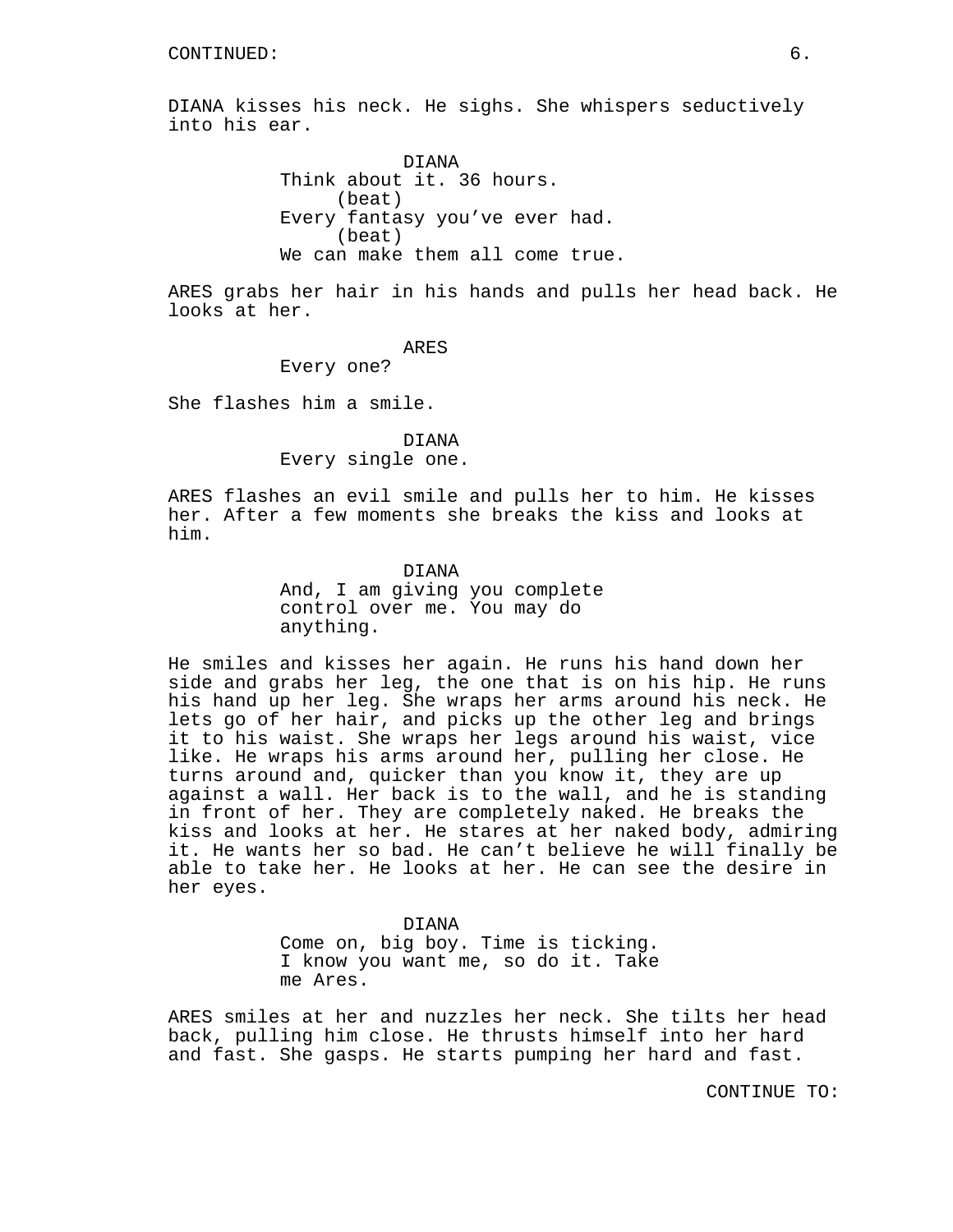## 3 TIME FLIES MONTAGE 3

They act out some of his fantasies. Some are rough, some are tender. Some are pure sex and no foreplay, some are lots of foreplay.

After 8 hours they take a short a break - even gods need food and drink. After they eat, and rest, about 30 minutes, they go at it for another 8 hours, then break for dinner, also about 30 minutes. After that, they act out one more fantasy and then call it a night - they are gods, but they can't last forever, they do get tired, they do need to 'recharge'.

**NEXT DAY (Morning)**: They wake up and he prepares breakfast. After breakfast, they get back to it. He looks at her and decides to try something he has never tried before. He makes a metal bar appear in the wall. She looks at the bar, and wonders what he has in mind. She doesn't have to wait long. With a mere thought he has her positioned the way he wants her - naked and hanging from the bar. Her hands are chained together above her head. He smiles at her as he approaches her. She is still wondering what he is planning to do. As he approaches her, he splits into two people. There are now two Ares' approaching her. She is momentarily stunned. He's never done that before. She tries probing his thoughts, to see what he has in mind, but he's blocked her out. As they reach her, their clothes disappear. One goes behind her and starts kissing the back of her neck. The other stops in front of her and kisses her forcefully on the lips. The one in front of her, brings his hands down to her wet mound and inserts his fingers into her. The one behind her, has brought his arms around and starts to fondle her breasts. She is enjoying this. And, she thinks she has figured out what he is planning on doing to her. They work her up for about an hour then, the one in the front looks to the one in back and gives him a "now" signal. Both prepare to take her. The one in front looks at her as he thrusts himself into her frontal hole. She gasps as he enters, and is surprised when he doesn't start pumping her. He just stays still, waiting. The one in back, thrusts himself in her a-hole. She gasps as he enters, and is again surprised when he doesn't start pumping her. He just stays still, waiting. The one in front shares another look with the one in back and they starting pumping her. She is getting it from both sides. They work in a rhythm. When the one in front is thrusting in, the one in back is pulling out, when the one in front is pulling out, the one in back is pushing in. They pump her in and out, and in and out, for the next three hours. They make her cum numerous times. He pumps her hard and fast. Really fast. So fast, that at times she thinks she is going to catch fire. She can't remember the last time she felt so good. Oh gods he is a great lover. Even now. She knows this isn't her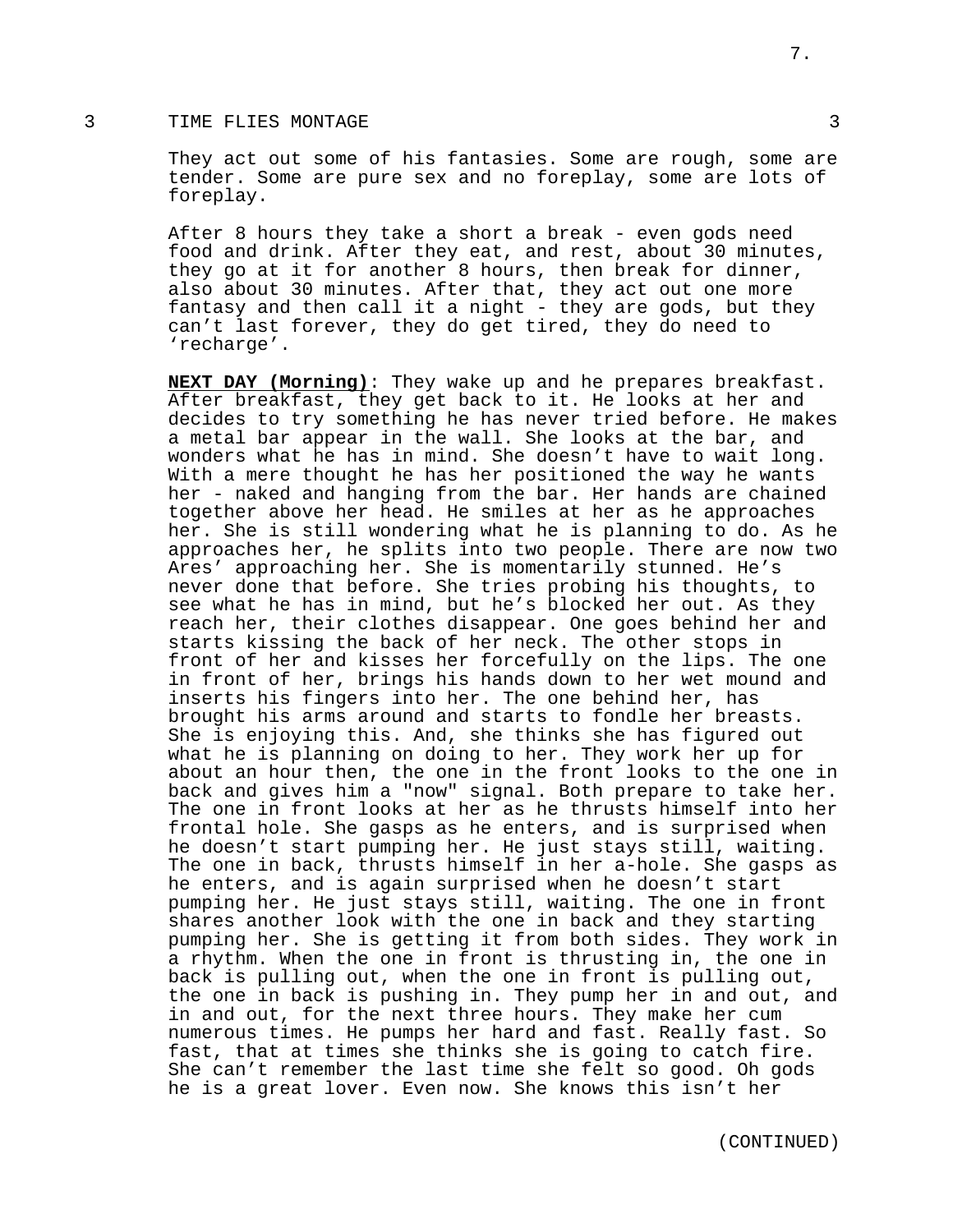ARES, but by the gods he is good. Her ARES never took her from both sides simultaneously before. In fact, she has never been done like this before. She's never had two men at the same time. But, now that she has, she can't wait to do it again. She feels herself coming, and gasps. He does her harder than she has ever been done before. He's pondered her thoughts, and knows she is enjoying this. He forces himself to go faster, to push into her harder, and deeper. He wants her to never forget this. He can feel himself growing inside of her. He wants to get so big that she will be screaming his name. So big that she won't know whether she is feeling pain or pleasure. He is enjoying the way she is making him feel. The way she is covering him in her sweet cum juice. He goes faster. She moans. He is into her so deep right now. So deep on both sides. The ARES in back, has his arms around her waist. With every thrust in, he pulls her back so he can push in deeper. The ARES in front, runs his hands along her body. He brings them down to where all the action is. He wants to go deeper. He slows down his pumping action and tries to pry open her walls. He is amazed that he can fit one finger from each hand into her frontal hole, while his oh so thick unit is still inside of her. He inserts his fingers, causing her to cum again. Once his fingers are in, he pulls her walls open, making her hole bigger. She cries out as he pulls her open. She cums again. He slides a few more fingers in on each side and holds her open as he enlarges his unit to fit the new width. As he expands she cries out his name. Once he can feel the tightness of her entry, he tries to see if he can pry her walls further apart. She cries out his name and cums for him. He holds her open as he enlarges himself again. To fill her completely. She cries out as he grows inside of her. He tries to open her further, but he can't. At least not while he is also in her a-hole. He removes his fingers and lets her walls clamp onto his unit. He then pushes into her as hard as he can. She cums. She screams his name. He returns to thrusting himself into her. He is so big now, that every thrust in causes her to cum. The ARES is front, again looks to the ARES in back. They share another look. Then, they both thrust into her so hard and fast that all three erupt in a massive explosion. Once the double bang reaches it end, and both ARES' have completely emptied themselves in their respective locations, they withdraw from her. Once the one in back has withdrawn, he comes around to the front, and merges back with the one in front. With a mere thought, the cuffs disappear, and she falls to the ground. ARES smiles, and offers her his hand. She takes it. He helps her up, and then pulls her close to him. She kisses him hungrily, and presses herself up against him. He slams her up against the wall. He picks up her legs and rests them on his hips. He thrusts into her again. She screams his name. He starts pumping her hard and fast again. He spends two hours taking her on the wall, and then he moves to the bed and makes love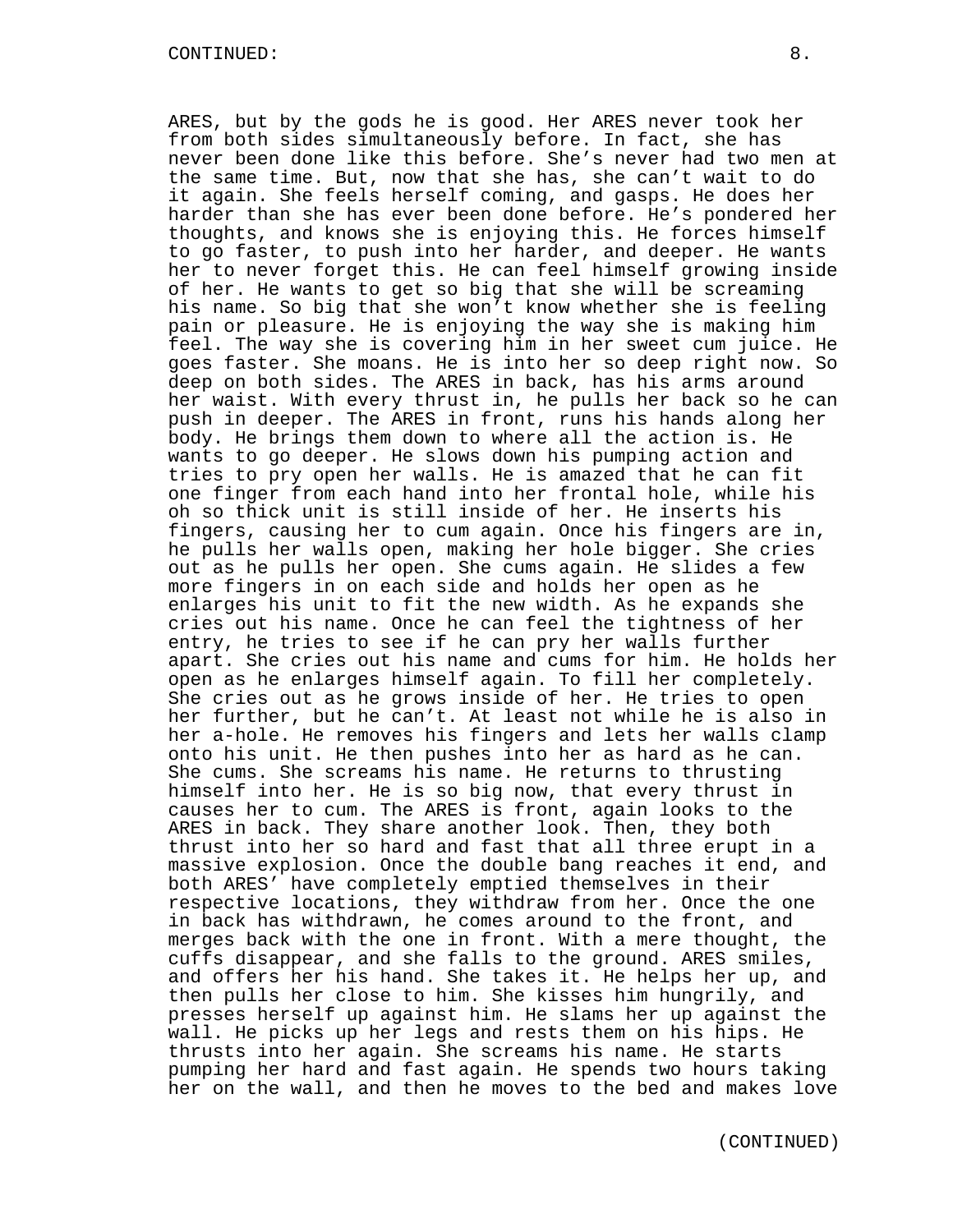to her for another two hours. Then they break for lunch. After lunch, they move on to the last and final fantasy. This is the longest of all the fantasies. He motions for her to lie down on the bed. She does so. He points his right finger at her left wrist, chaining it to the bedpost. As she reacts, he points his left finger at her right wrist, chaining it to the bedpost. Next, he zaps her right leg, which bends at the knee so that the right foot is planted firmly on the bed, and then locks it in that position. He does the same thing to her left leg and foot. He stands at the foot of the bed, and looks at her. He points at her body, making a kinky sexy black leather outfit appear. It is kinky, because there are three pieces missing. Where the breast cups should be, there is nothing only two holes. Her breasts are placed in the holes. Also, the crotch is missing. He smiles at her as her slinks toward her. She purrs like a kitten as his right hand slides up her body. She gasps as it grabs her breast. He fondles the breast, and licks it. She wonders where his left hand is. All of a sudden, three things happen simultaneously. (1) He squeezes her breast and suckles it hard. (2) He thrusts his left hand inside of her really fast causing her to arch her back and (3) she screams. Once his left hand is in, and she has lowered her back, he opens his fist letting his fingers feel, probe, and explore their way inside of her. As his left hand is working inside of her, his right hand works outside. He squeezes her breast again, suckling it hard, like a nursing infant. As he suckles it, he squeezes it, trying to get it to release. She lets her breast release its liquid. As his mouth fills with the warm liquid coming from her breast, his left hand gets covered in moistness from inside her as she cums all over him. After one hour of this, his left hand withdraws. She thinks it is over, little does she know that it's barely begun. His left hand begins working its way up her body as his right hand works its way down. As his hands are heading for their destinations, his tongue plays with her breasts. He licks them. He kisses her neck as he thrusts his right hand into her and grabs her breast with his left hand. Again, the force of the entry causes her to arch her back and scream. Once she lowers her back, he opens his fist, letting his fingers feel, probe, and explore their way inside of her. As his right hand is working inside of her, his left hand works outside. He squeezes her breast again, suckling it hard, like a nursing infant. As he suckles it, he squeezes it, trying to get it to release. She lets her breast release its liquid. As his mouth fills with the warm liquid coming from her breast, his right hand gets covered in moistness from inside her as she cums all over him. After one hour of this, his right hand withdraws. He slides his right hand up her body. He cups a breast in each hand. He gently massages them as he holds them. Knowing that her body is in full ecstasy, he kisses her neck, and then her lips. This is the first time their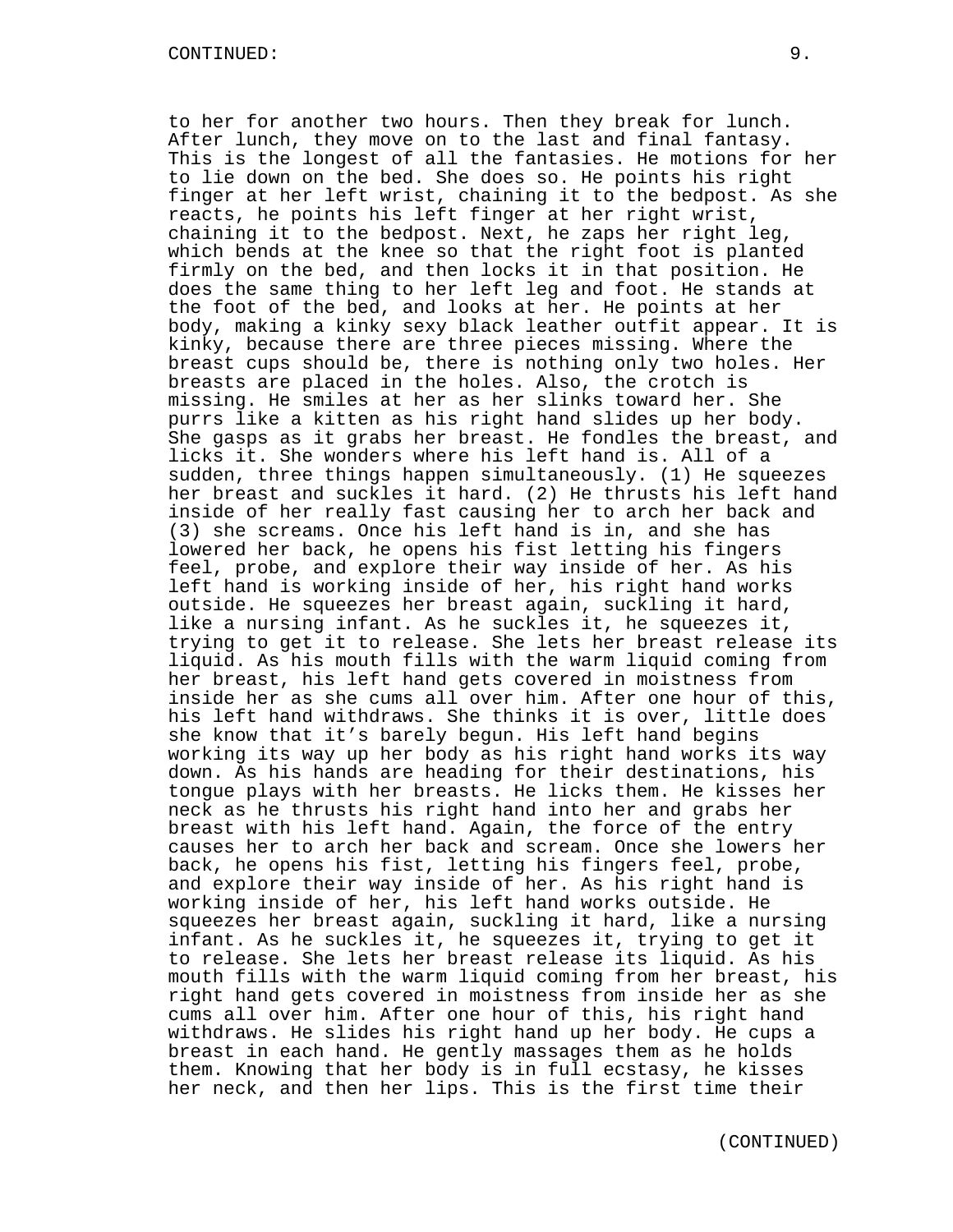lips have touched in this fantasy. Once their lips touch, he thrusts himself into her and squeezes her breasts. He breaks the kiss and nuzzles her neck. He lovers the way her wetness feels on his unit. He wants to make her wetter. He wants his unit covered in her juices. He rides her like no one has ever ridden her. (1) First, there is three minutes of a rocking, pumping motion while he suckles and licks her breast, (2) followed by 3 more minutes of pumping and rocking, while he massages her breast, (3) followed by four minutes of hard thrusts and pushes into her, while squeezing her breast. He can feel his unit getting wetter and wetter. He wants to keep this up for as long as he can before he erupts inside of her. He repeats the above three steps for hours. And I mean hours. When he can take it no more, he thrusts in hard and pushes deep inside of her as he releases his seed. He keeps pumping and pushing until he is completely empty. Once empty, he looks at her. He can see the fulfilled look in her eyes. He releases her breast and slowly runs his hands along her body - from her shoulders to her thighs, then back up. His hands stop at her neck. He smiles at her, and for the second time in this fantasy, he kisses her. He gives one final thrust while his tongue probes inside her mouth. He pushes as hard and for as long as the kiss. He breaks the kiss, and withdraws from her.

CONTINUE TO:

4 TIME RESUMES 4

DIANA looks at ARES - breathlessly.

DIANA So, what's next?

ARES That's it. I was saving the best for last.

DIANA And I must admit, that was great. (beat) You were great. (beat) You're the only one who has ever done that to me. The only one who ever could.

ARES rolls off of her. With a thought, she releases all 4 chains holding her, and rolls on to him. He looks at her.

> DIANA But, you still have 3 hours.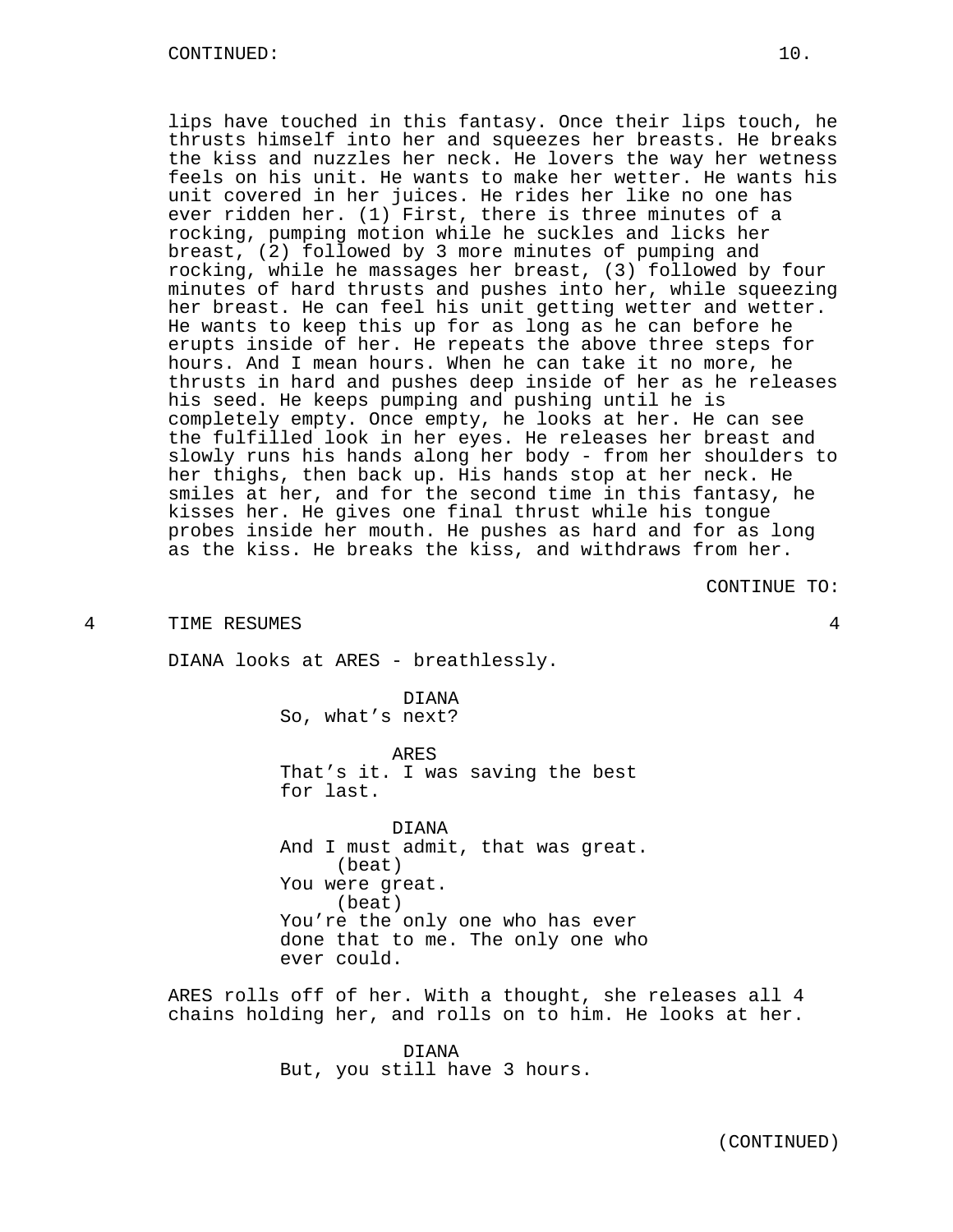ARES

I do?

DIANA Yes. I promised you 36 hours, and you will get 36 hours.

ARES

But I...

DIANA snaps her fingers. Now it is his turn to be chained to the bed - hands over his head, feet stretched out in front of him.

ARES

What...

DIANA If you've run out of ideas. I've got one you'll love.

ARES

Oh, yeah?

DIANA smiles at him.

DIANA For the next three hours, I'll do all the work.

She starts to work on him.

CONTINUE TO:

## 5 TIME FLIES MONTAGE 5

For the next three hours, she makes love to him. She starts by running her tongue from his Adam's apple, across his neck, up the side of his neck, and behind his ear. She runs her tongue along the lobe of his ear, and gently nibbles it. Then, she runs her tongue back down the side of his neck, across his throat, up the other side of his neck and behind the other ear. She runs her tongue along the lobe of his ear, and gently nibbles it. Then, she runs her tongue back down the side of his neck, and across his throat, stopping at his Adam's apple. From there she heads down his chest. She stops at his belly button, and heads back up. Her hands gently run up and down the side of his body. Then, they go under him and run down his back. She presses the small of his back, then continues down. She grabs his buttocks and squeezes them. She runs her hands along the inside of his legs. She spends an hour and a half working him up. Then, when she feels he is ready, she straddles him. She brings

(CONTINUED)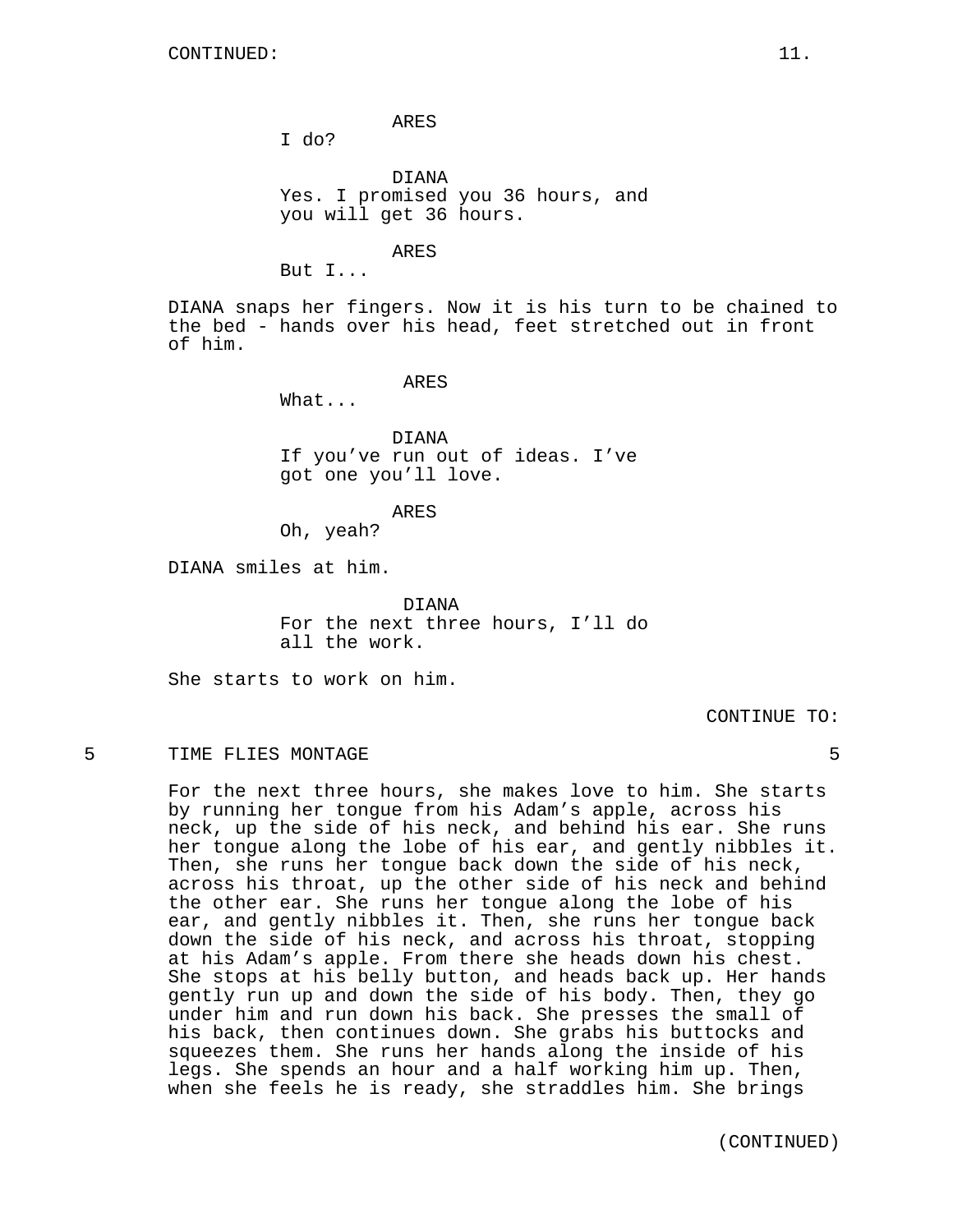her hands to the small of his back, and, as she positions herself onto his unit, she presses into the small of his back, causing him to thrust himself into her. She rides him like a warrior riding a stallion into battle. She rides him for the next hour and a half. Then, when he can hold back no more, he erupts. She keeps pressing down on him, letting him pump her til he is empty. Once he is empty, she rises from the bed.

CONTINUE TO:

6 TIME RESUMES 6

With a mere thought they are both fully clothed.

ARES You really are something.

DIANA

Thank you.

ARES Where did you learn that? My goody-goody brother certainly didn't teach you. He...

DIANA No. He didn't.

ARES Then who was it?

DIANA looks at him seductively.

DIANA You did... Will... Whatever.

ARES gets this look on his face. DIANA looks at him.

DIANA

Goodbye, Ares.

ARES looks at her, gazing into her eyes.

ARES

I'll be back, Diana.

DIANA One of you will. Which, remains to be seen. But...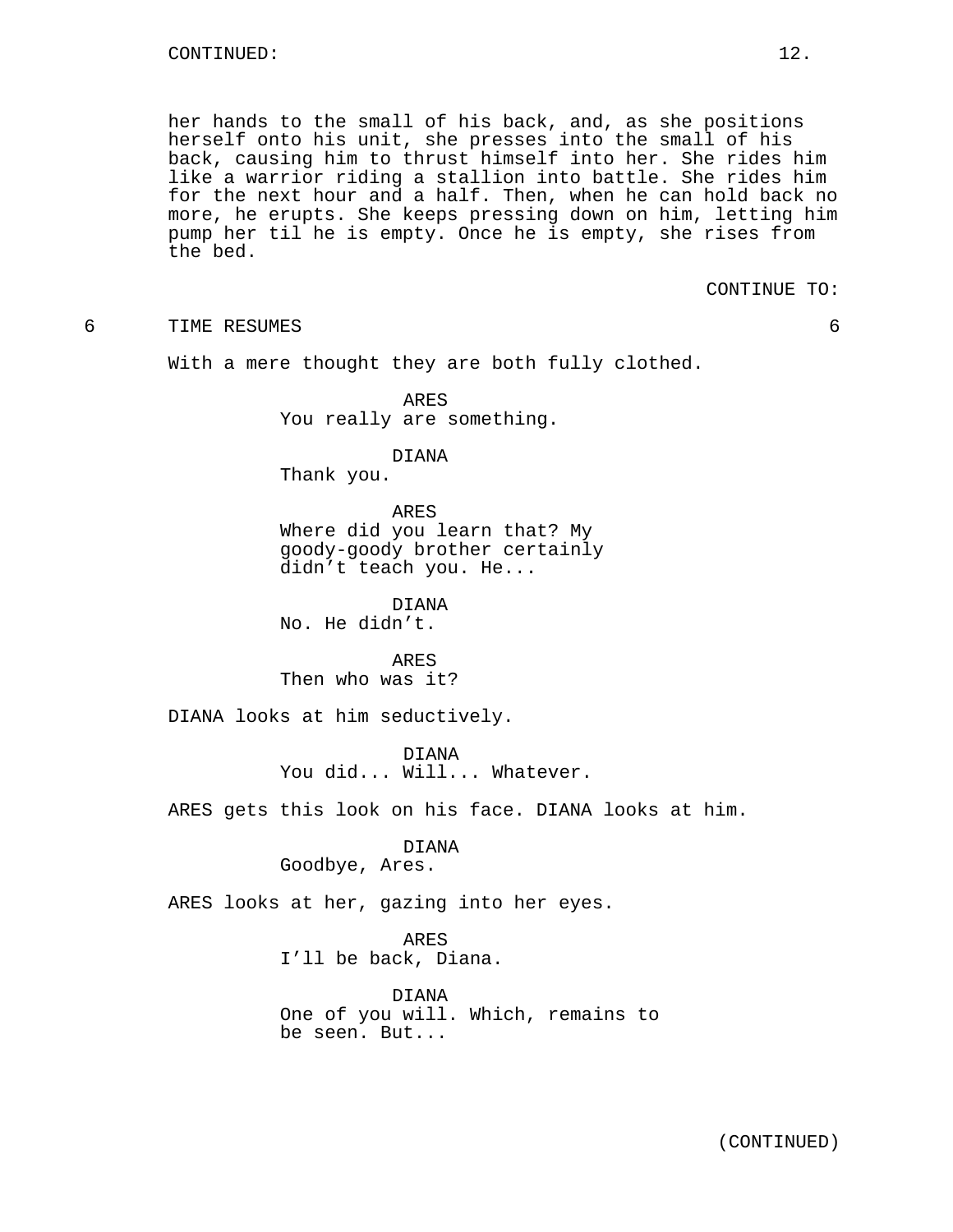ARES

I will win. If for no other reason than to be with you. You make me so alive. No other has ever turned me on the way you do. Just thinking about being with you, makes my...

#### DIANA

Ares, I...

ARES moves in front of her, and pulls her to him in a passionate embrace. He presses himself up against her. The closeness of her body, and the heat emanating between them, is turning him on again. He wants to take her again. He looks at her.

> ARES If I don't win, I just want you to know that... I love you.

## DIANA

I know.

ARES kisses her, hard. She gives into the kiss, letting him force his tongue into her mouth. After a few minutes, he breaks the kiss and brings his fingers under her chin. He lifts her head up.

### ARES

Thank you.

DIANA looks at him all innocently.

# DIANA

For what?

ARES The last 36 hours. (beat) It was better than I ever imagined. I knew we'd be great together. You bring out the animal in me, and I wanted to bring out the animal in you. You really do turn me on, Diana. More than any other woman has.

DIANA (smile) You said that already.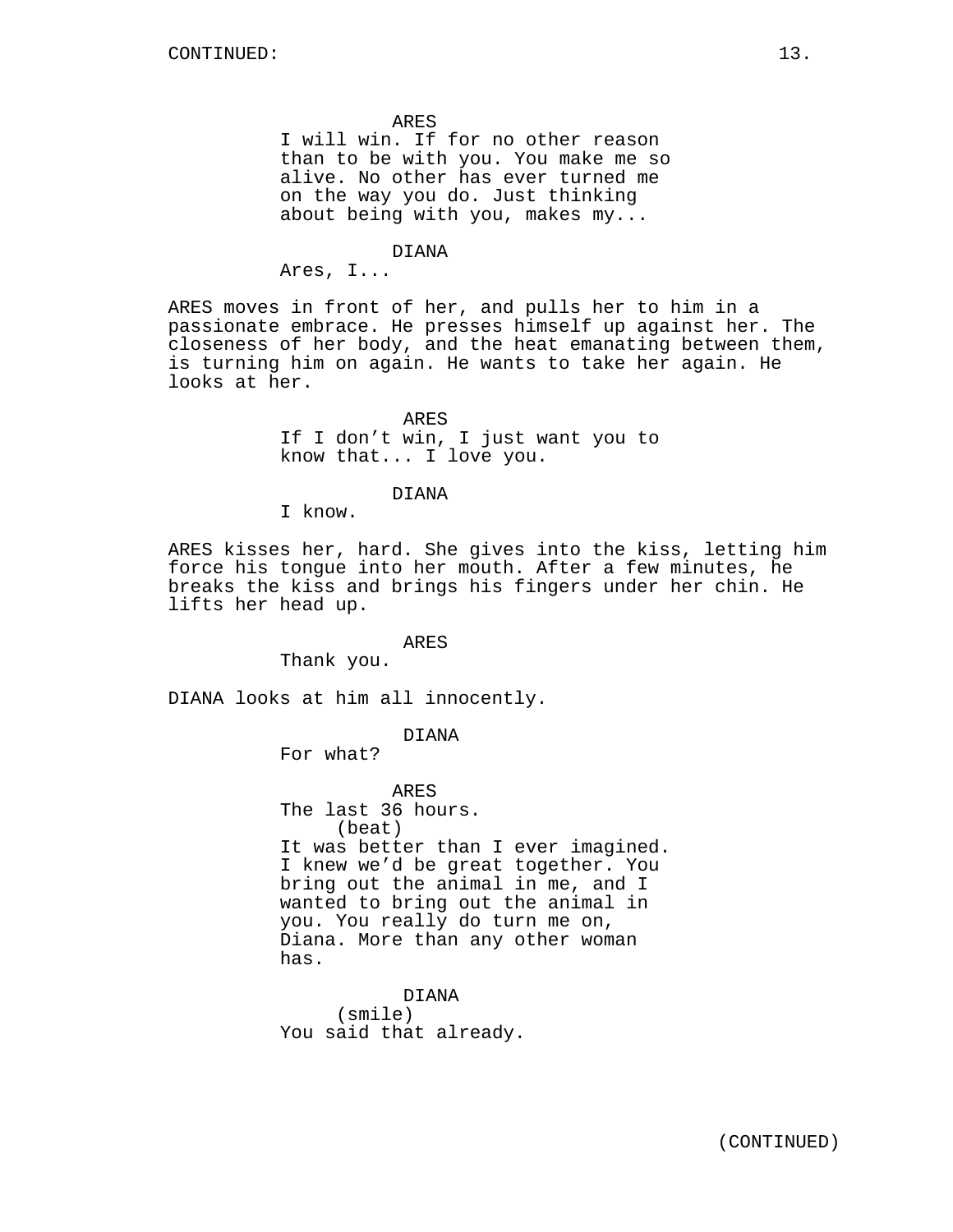ARES It's true. You do. I want you.

He kisses her. She breaks the kiss and looks at him.

DIANA

You need your rest, tiger. You have to prepare for the showdown tomorrow.

ARES

I plan to.

ARES flashes her a smile that seems to say "I'll be back for more."

## DIANA

Bye.

#### ARES

Bye.

DIANA vanishes.

ARES For now. I will win this showdown, and prove that I am better than him. Then I'll be able claim you as my own.

ARES makes a sword appear out of thin air. He starts sparring with an invisible opponent.

JUMP TO:

## **NEXT DAY**

7 EXT: HILLTOP NEAR A WATERFALL 7

The present day ARES (we'll call him ARES1) is waiting, pacing, waving his sword. He looks up addressing thin air.

> ARES1 Come on, come on. I don't have all day.

Momentary pause. ARES1 hears something materialize behind him. He spins around. It's the future ARES (we'll call him ARES).

> ARES1 It's about time.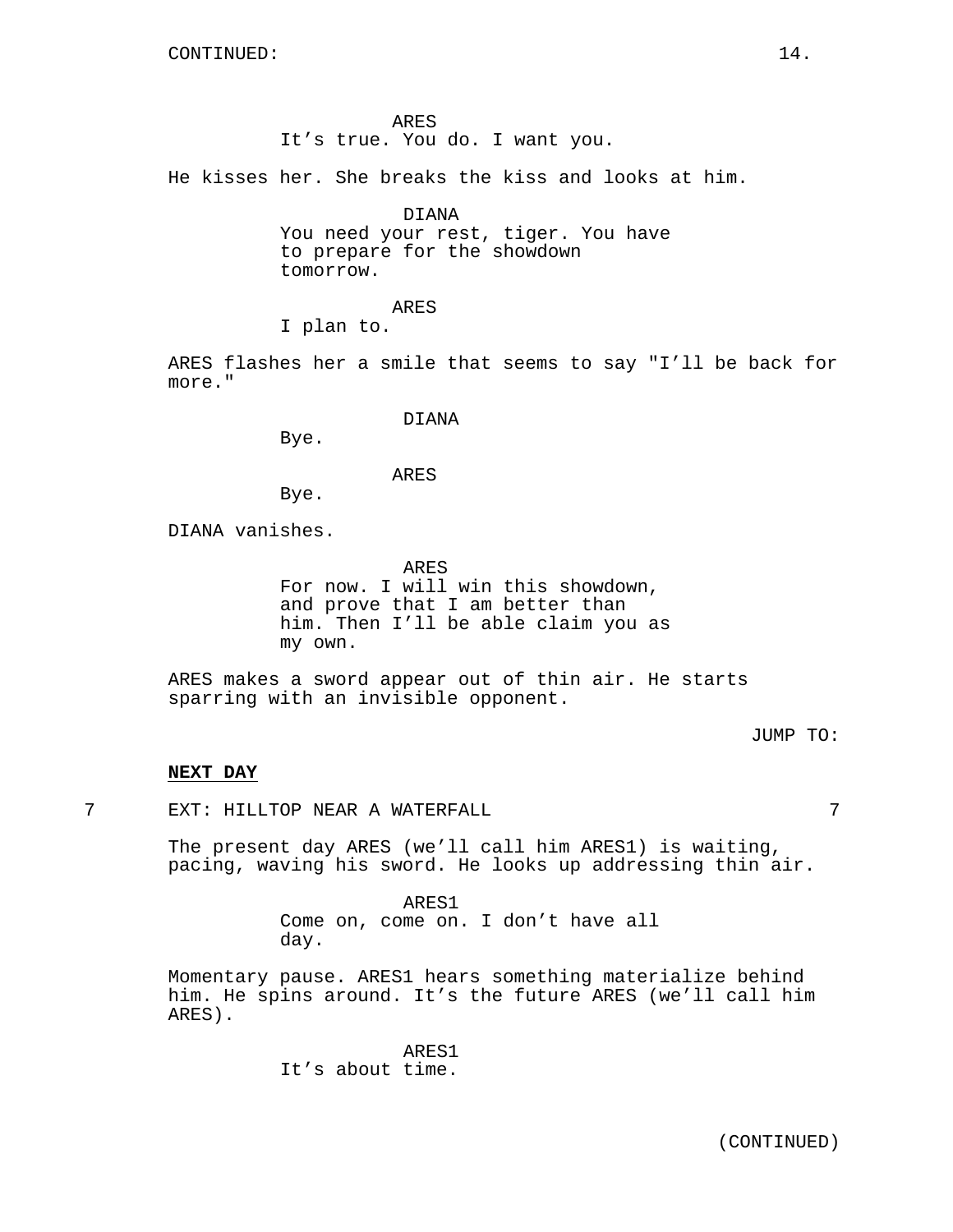ARES Patience, patience. ARES1 Patience? ARES1 gives ARES a look. ARES1 Patience is for cowards. I ought to just... ARES My, my, my. Was I really once this wound up? ARES1 Enough with the games. Who are you? Momentary pause. ARES is surprised. ARES Who am I? Don't you know? Momentary pause. ARES1 says nothing. ARES Haven't you figured it out? Momentary pause. ARES1 still says nothing. ARES I'm you. ARES1 snickers. ARES1 Me? No way. You are not me. You're nothing like me. Despite what Diana says, I... ARES Look at me! ARES1 looks at ARES. ARES If you won't believe your eyes,

then test me. Ask me something that only you would know. Something no one else knows.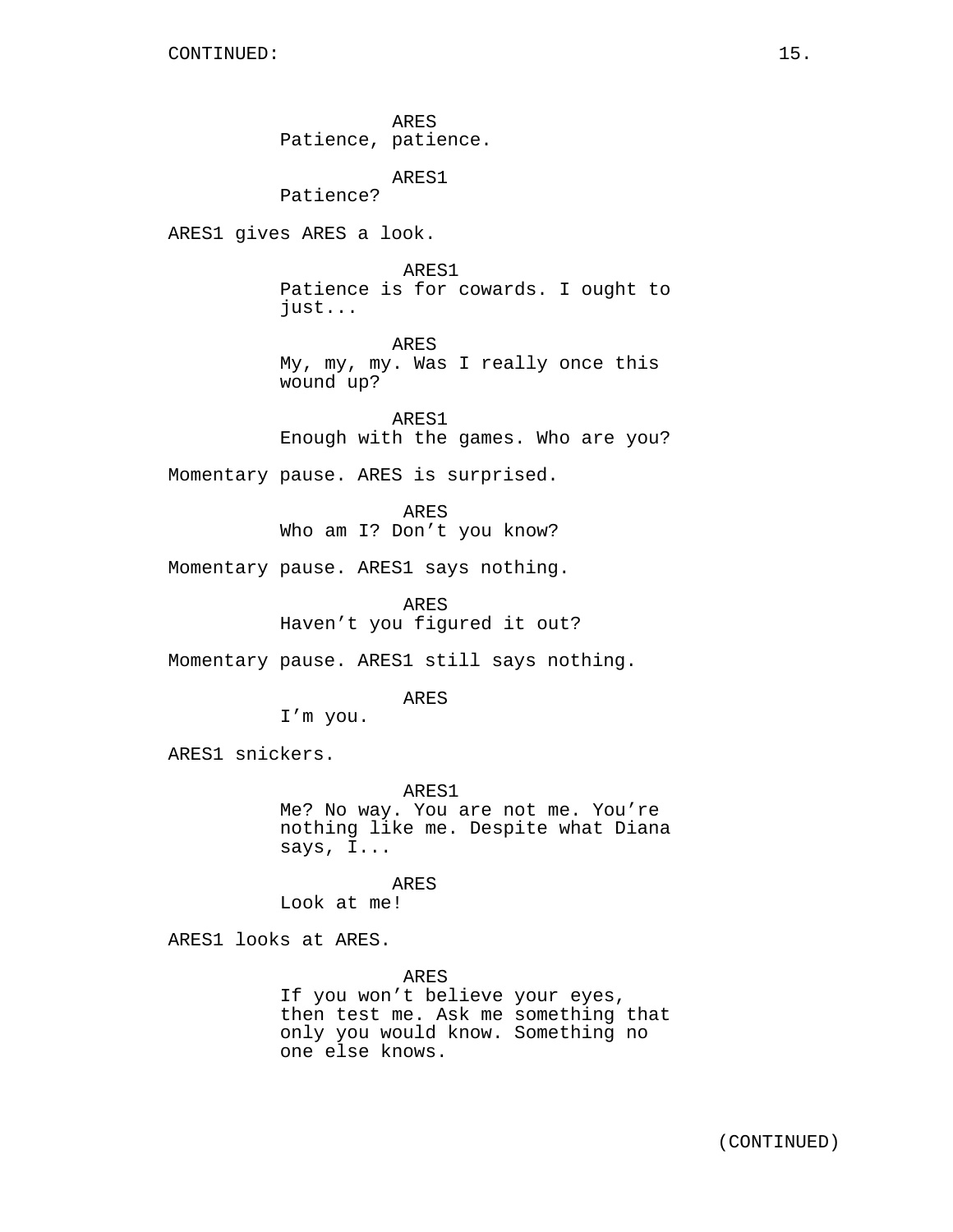ARES1 What do you take me for? An idiot? Do you think I was born yesterday? The fact that you'd ask that question implies that you've done your homework. (beat) It's obvious that you know everything about me. If what Diana says is true, and you are from the future, then you have had time to study me and learn everything. ARES If you know I'm from the future, why do you not believe that I am you? ARES1 There is only one God of War, and that's me! ARES1 draws his sword, challenging ARES. ARES1 And there is only one way to settle this. ARES You really are stubborn aren't you. I can't believe we are the same person. We are so different. ARES1 You got that right. If you really are me, then time has mellowed you. You are weaker than me. I am at my best. I will defeat you. (beat) Now, shall we get started. ARES laughs and draws his sword, accepting the challenge. ARES You think you can beat me? ARES1 I know I can.

> ARES I know all your moves. I know how you think. You have no chance of winning.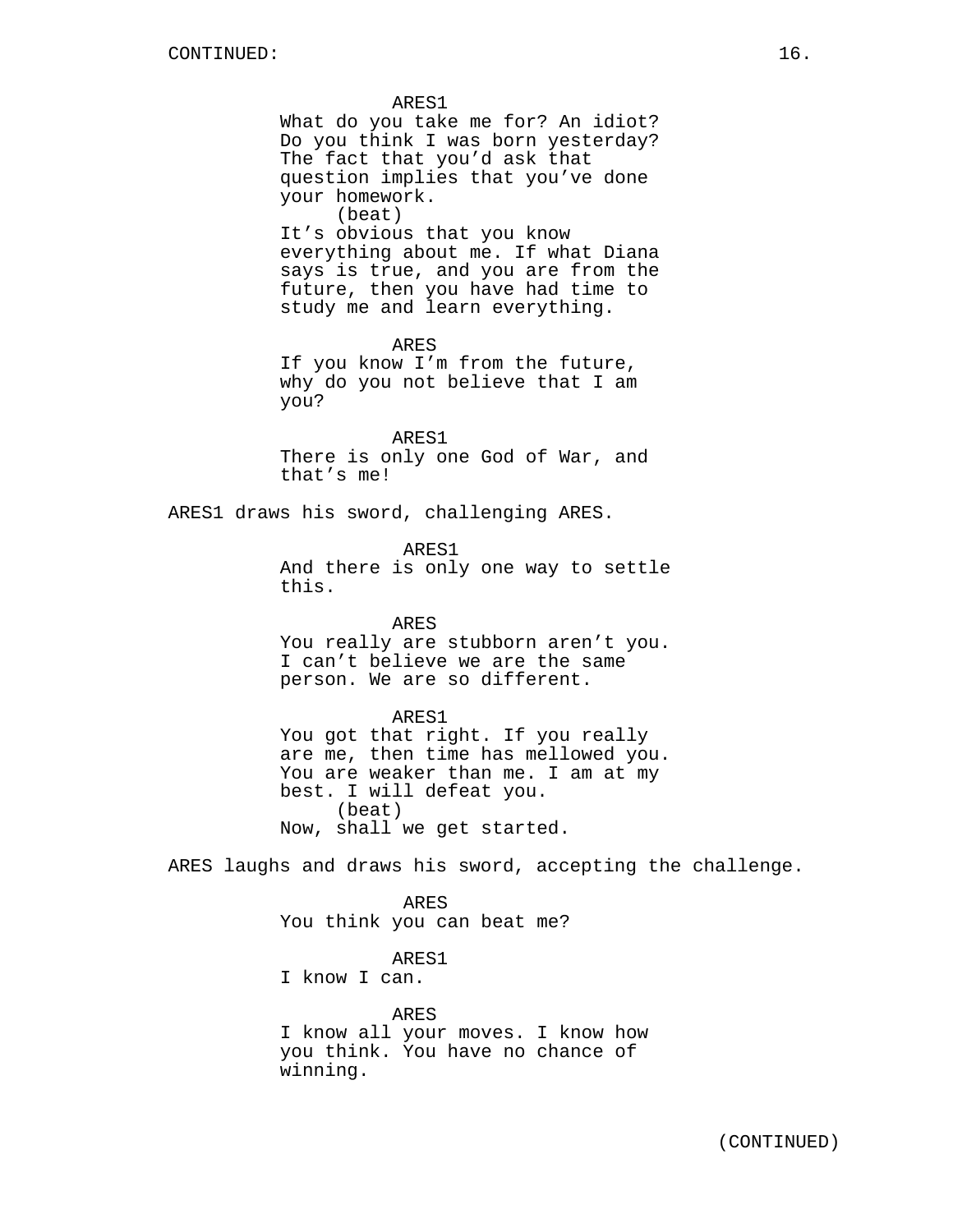ARES1 Don't count on it.

They fight. After a while, ARES knocks ARES1 down. ARES is about to bring his sword down.

#### ARES

I am you. (beat) The future you. Whether you believe it or not. (beat) But, just to let you know... Diana really is worth the wait. She's one helluva lover. Gives me everything I could ever want. Everything I need. She really knows how to satisfy me.

At the mention of DIANA's name, ARES1 starts to get mad. He reacts, knocking ARES' sword flying. ARES goes for his sword, as ARES1 rises from the ground.

ARES1

Well, at least I didn't have to wait 3000 years for her.

ARES stops and turns to him.

ARES What did you say?

ARES1 sees the look in ARES' eye, and decides to play on it.

ARES1

You heard me. I spent all day yesterday with her. And I do mean with her. We had so much fun. I never knew one woman could make me feel that way. You are right, she is a great lover. She gets so...

ARES zaps him, hard. The fight resumes.

CONTINUE TO:

# 8 TIME FLIES 8

They remember what Diana said about touching, and use their powers, careful never to touch. After a while, ARES1 zaps ARES, who lands beside a sword. ARES picks it up and charges at ARES1.

CONTINUE TO: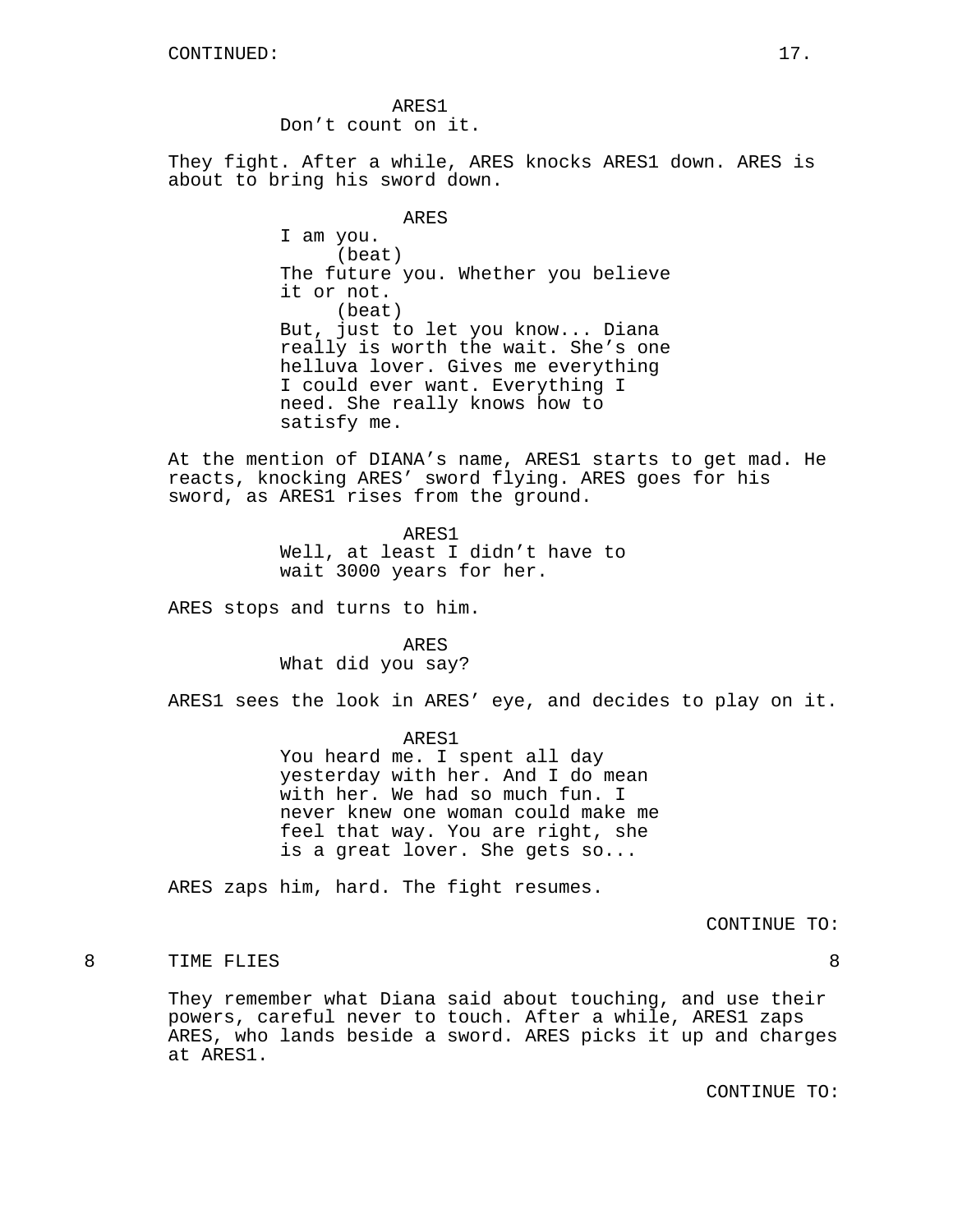# 9 TIME RESUMES 9

ARES stabs ARES1, and ARES1 falls to his knees. ARES, stands over ARES1, with his sword held high. ARES looks down at ARES1.

> ARES This is for Diana.

Momentary pause. ARES is caught up in the moment, and isn't thinking clearly.

ARES

There can be only one!

ARES swings the sword, severing ARES1's head. ARES looks down at the headless corpse of his double. Then he raises his sword over his head and looks to the sky.

> ARES I am Ares. God of War. I am back. And I...

All of a sudden the sky turns black, thunder roars, and lightening strikes. ARES wonders what is happening.

ARES

What the...

There is a flash of light, and HERMES materializes off to the side of ARES. HERMES looks at the corpse.

> ARES Hermes! Am I glad to see you. What's...

ARES notices HERMES staring at the corpse. HERMES looks upset, disappointed. He walks up to ARES.

> ARES What is it? What's wrong?

Momentary pause.

HERMES Zeus wants to see you.

ARES

Zeus? Why?

HERMES looks down at the decapitated body lying next to its own severed head. Then, he looks at ARES.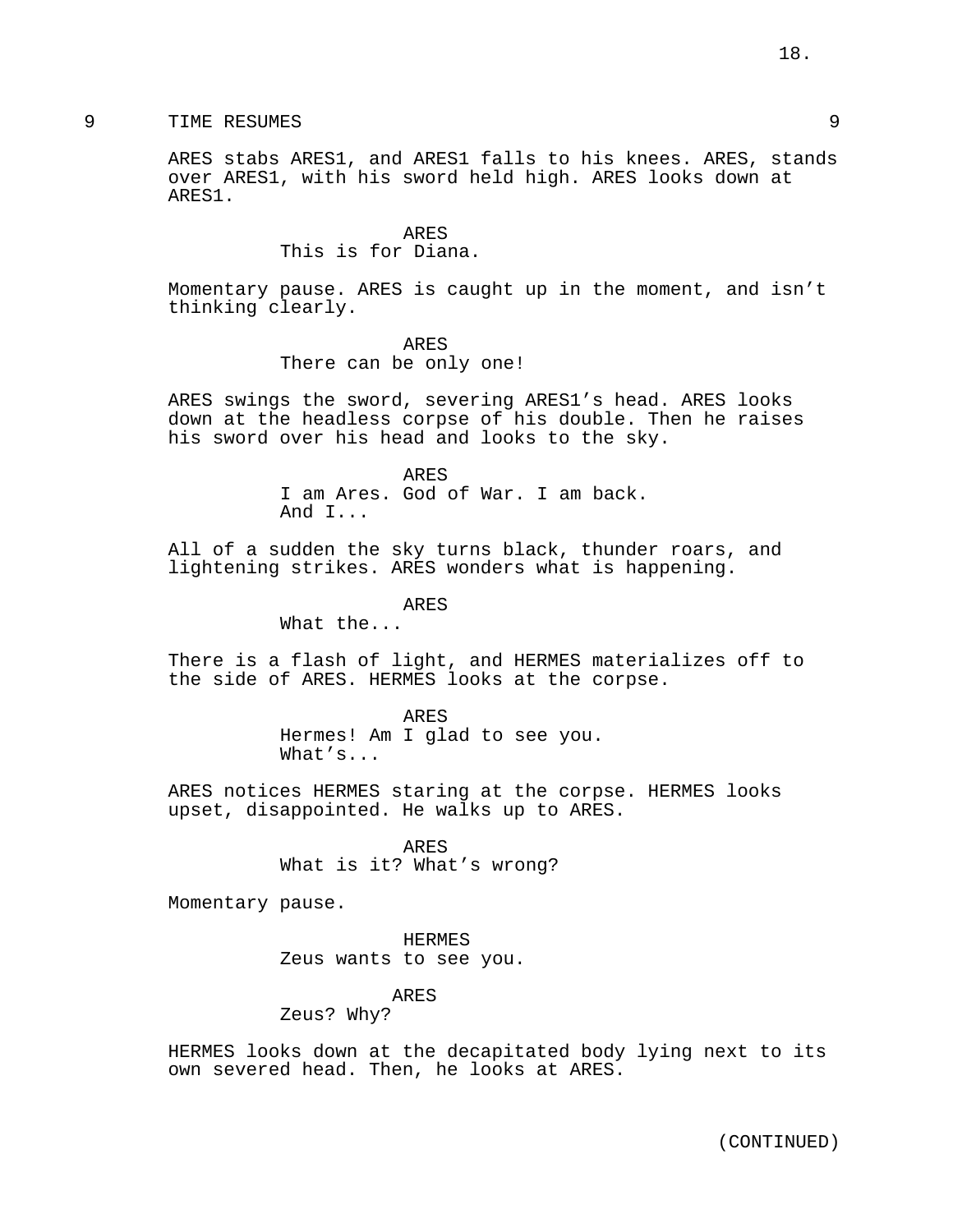HERMES You're in big trouble this time, brother. Big trouble.

ARES

What?

Momentary pause.

HERMES You broke the Golden Rule.

ARES looks a little confused.

ARES The Golden Rule?

HERMES You know, "Thou shalt not kill another God".

ARES But, he was... I can...

HERMES touches ARES' shoulder.

ARES Let go of me.

ARES tries to shake him loose, but he can't.

HERMES Sorry brother. I can't. (beat) You're being called before all of Olympus to explain yourself. And it had better be good.

They vanish.

JUMP TO:

10 INT: OLYMPUS - GREAT HALL 10 10

All the gods are gathered at the trial of Ares. ARES is trapped in a chair forged by Hephaestus, in chains, awaiting the ruling of his trial. ZEUS is the judge. The jury consists of Aphrodite, Artemis, Hera, Demeter, Hades, Cupid, Hephaestus, Poseidon, and Apollo. ARES' lawyer, is ATHENA. STRIFE, DISCORD, and the other gods, are in the audience. ARES leans over to whisper something to ATHENA.

(CONTINUED)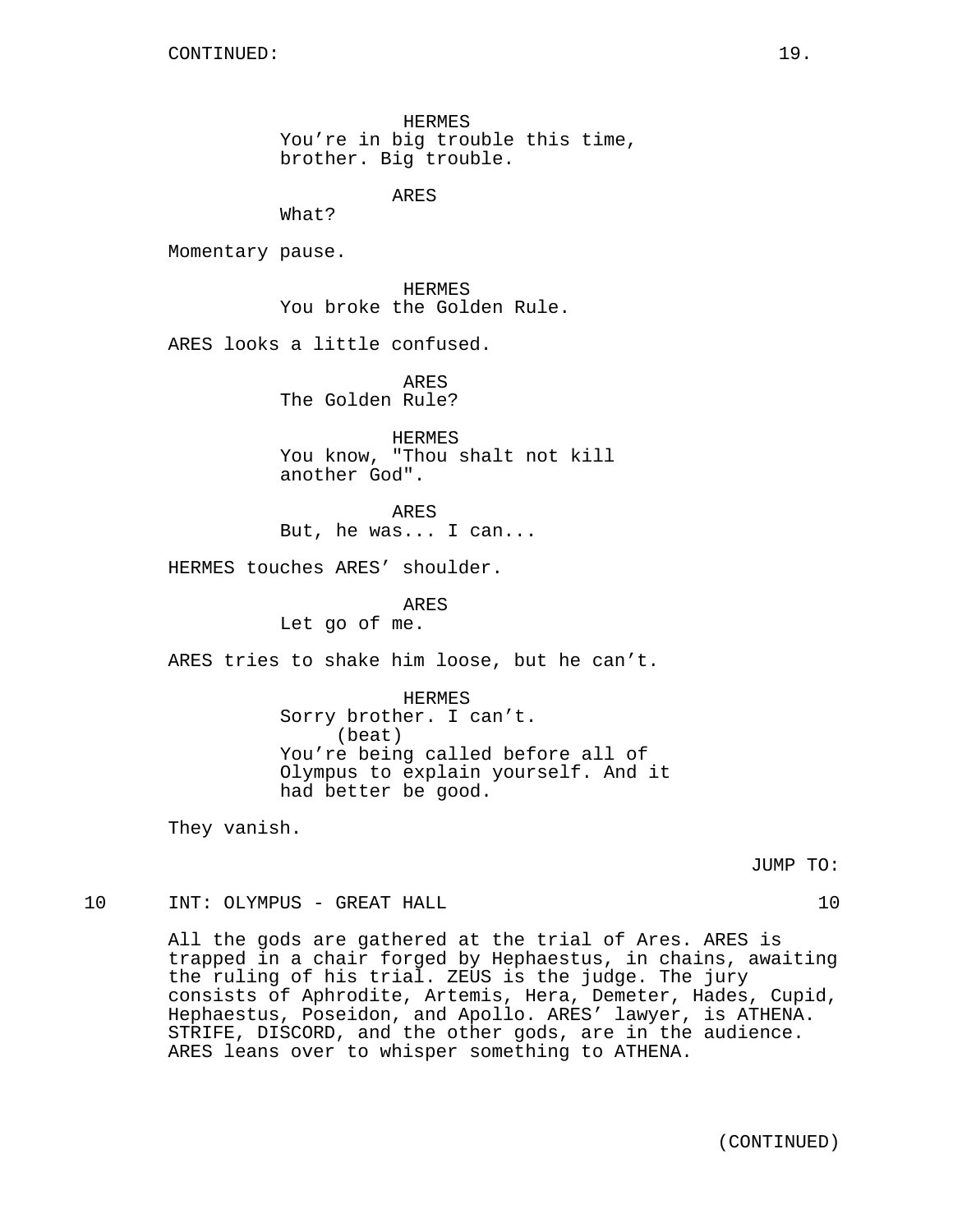ARES What is taking so long?

Momentary pause.

ATHENA No God has ever broken the Golden Rule.

ARES But I didn't!!!

ATHENA looks at him.

ATHENA Yes, you did. You killed a God!

ARES is about to say something, protest, but ATHENA continues.

### ATHENA

Him being your double, a different version of you, may be irrelevant! The fact remains, he was a God. And you killed him.

ARES

Sis, I had to. The laws of physics state that "the same matter can not occupy the same space". There cannot be two of me. One of us had to die.

#### ATHENA

You know that, and I know that, but, the question is, will they accept that.

Momentary pause. ATHENA looks at ARES.

#### ATHENA

We've stated your case, now all we have to do, is wait for the council's ruling.

ARES Wait! I hate waiting. I...

ATHENA Patience my dear brother, patience.

ARES mutters the following line to himself.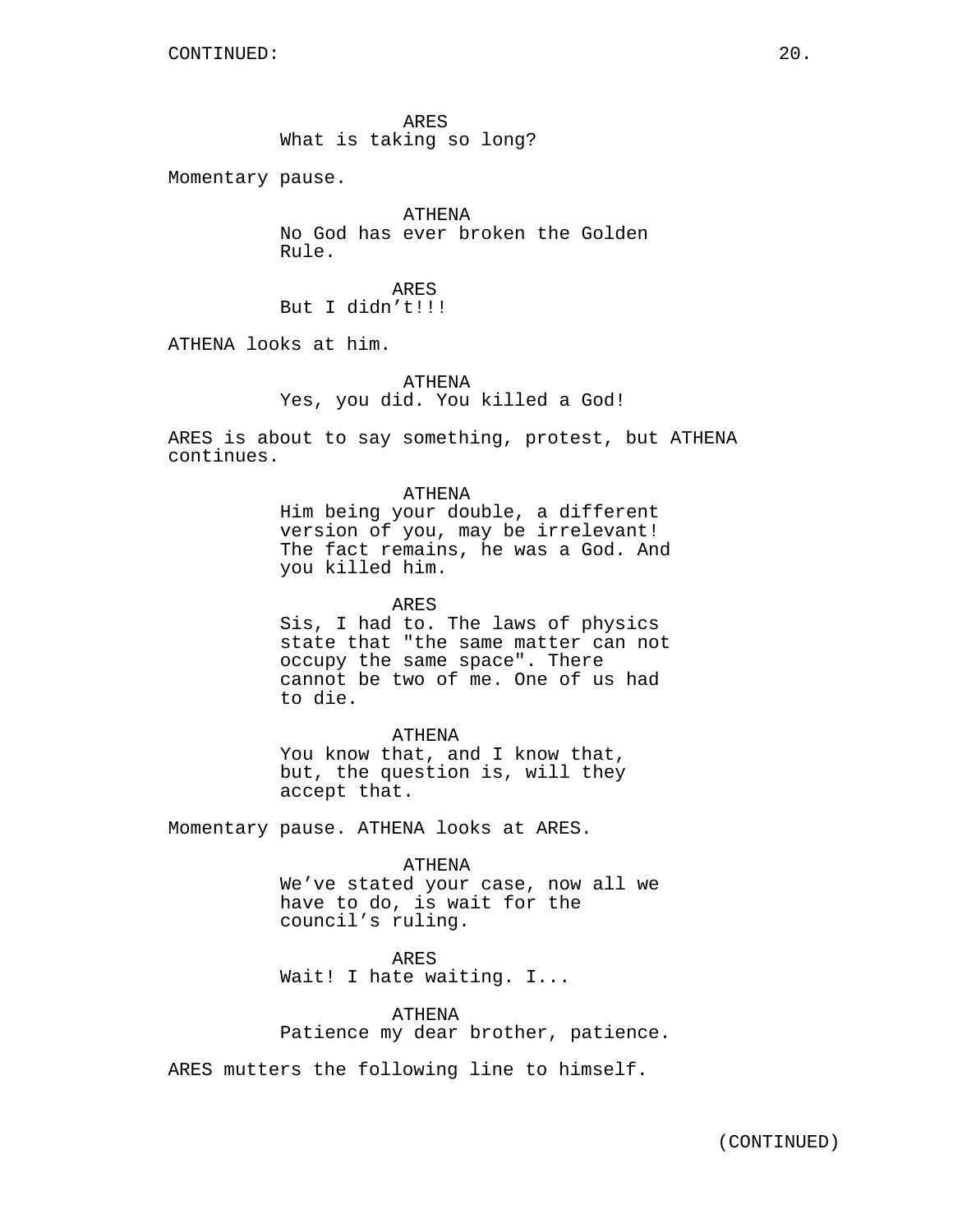ARES Where have I heard that before!?!

ATHENA raises an eyebrow.

ATHENA

What?

ARES Nothing. I...

ARES turns to the crowd. STRIFE and DISCORD are sitting almost directly behind him. He notices the way they are looking at him.

> ARES Guys, say something?!?!

DISCORD You lied to me. To us. You said...

ARES I had to. Don't you see, sis, he had to be stopped. He...

DISCORD No I don't see. You got yourself into this mess, brother.

ARES looks at her, and is about to say something, but she cuts him off.

> DISCORD You never said which Ares you are. Are you the present one, the one that belongs here, or the future one?

> > ARES

I...

DISCORD It doesn't really matter anymore anyway. Does it.

ARES

Sis, I...

DISCORD Don't sis me, Ares.

DISCORD rises and moves to the other side of the room. STRIFE and ARES watch her leave and sit down in a huff. STRIFE looks to ARES. ARES looks at STRIFE.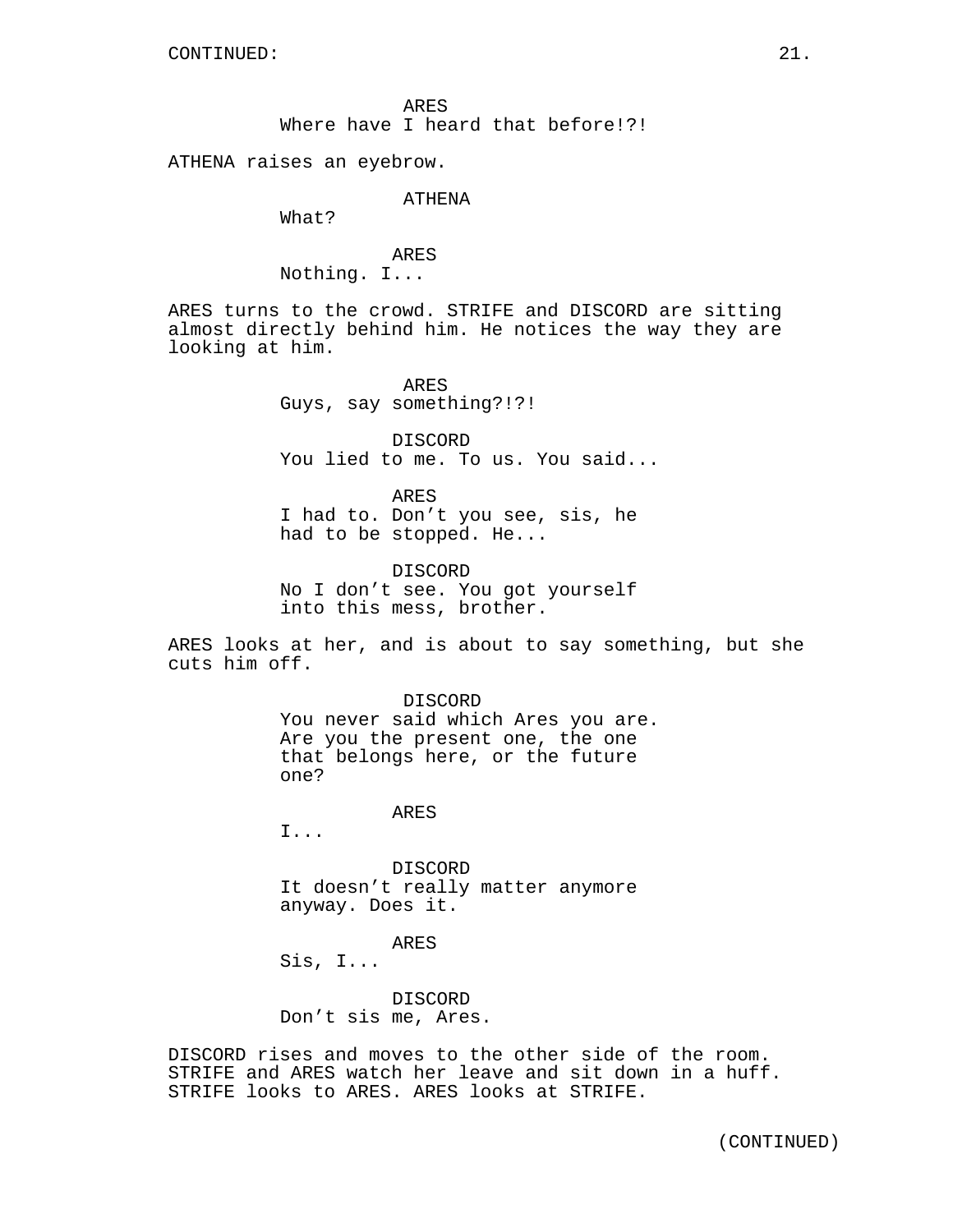ARES Strife, buddy, I...

STRIFE Don't buddy me, Unc. She's right. We trusted you, and you lied to us. (beat) You told us he was an impostor, a fake. You told us...

ARES can't believe that STRIFE is raising his voice to him.

ARES Well, I'll be. I never thought I'd live to see the day.

STRIFE is confused.

### STRIFE

What?

ARES Are you actually standing up to me?

STRIFE

I...

ARES Maybe there is hope for you this time after all. Maybe all will not be in vain.

STRIFE thinks that ARES is somehow mad at him, and reverts to his old self.

> STRIFE I'm sorry, Unc, really. I... I didn't mean to... I...

STRIFE looks over at DISCORD. She's giving him a "get over here, now" look.

> STRIFE I gotta go. Sorry. I...

STRIFE leaves. ARES watches him leave and mutters the following line to himself.

> ARES Guess I was wrong. He was just being, well, being Strife. He'll still never amount to anything.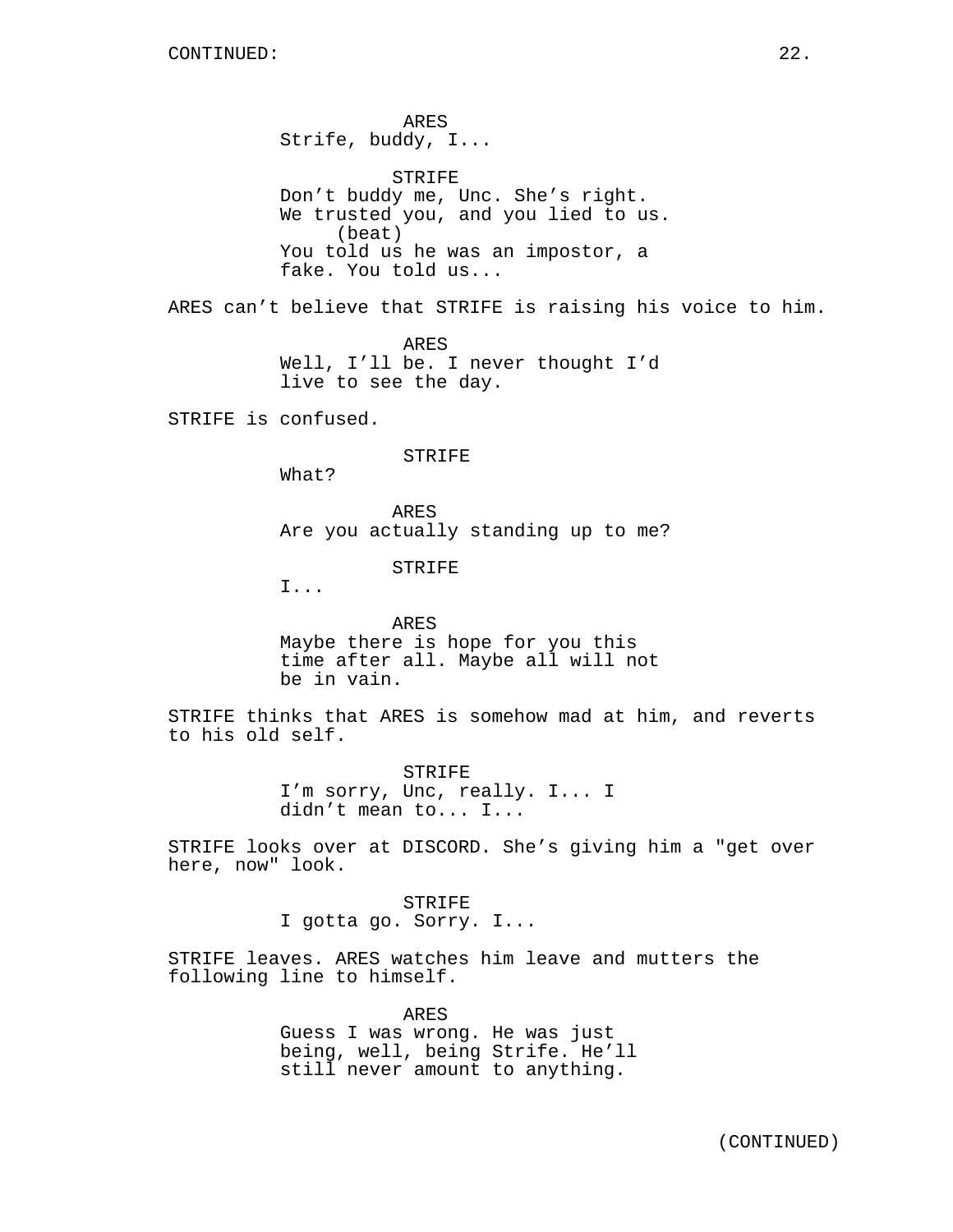ARES looks over at STRIFE and DISCORD. STRIFE has just reached her, and is sitting beside her. DISCORD hits him in the arm. STRIFE flinches, and grabs his arm as if that slap hurt. DISCORD then turns STRIFE's face to her and says something. ARES looks around the room as if trying to find someone. He can't find who he was looking for and looks back at ATHENA.

## ATHENA Looking for someone?

ARES I kinda thought they'd be here,

but...

## ATHENA

Who?

ARES Doesn't matter. I guess.

Momentary pause. ATHENA notices the sad look in her brother's eye, and thinks she knows who he was looking for.

> ATHENA You're looking for Diana, right?

> > ARES

How...

ATHENA She did try, but Zeus...

ZEUS interrupts ATHENA's sentence, as he pounds the table to bring the room to order.

### ZEUS

Attention!

ARES and ATHENA look at ZEUS. All eyes in the room look to ZEUS. The room is completely quiet.

> ZEUS The council has reached its verdict.

Momentary pause. ZEUS looks to ARES.

**ZEUS** Ares, on the charge of breaking the Golden Rule, the council finds you... (beat x2) (MORE)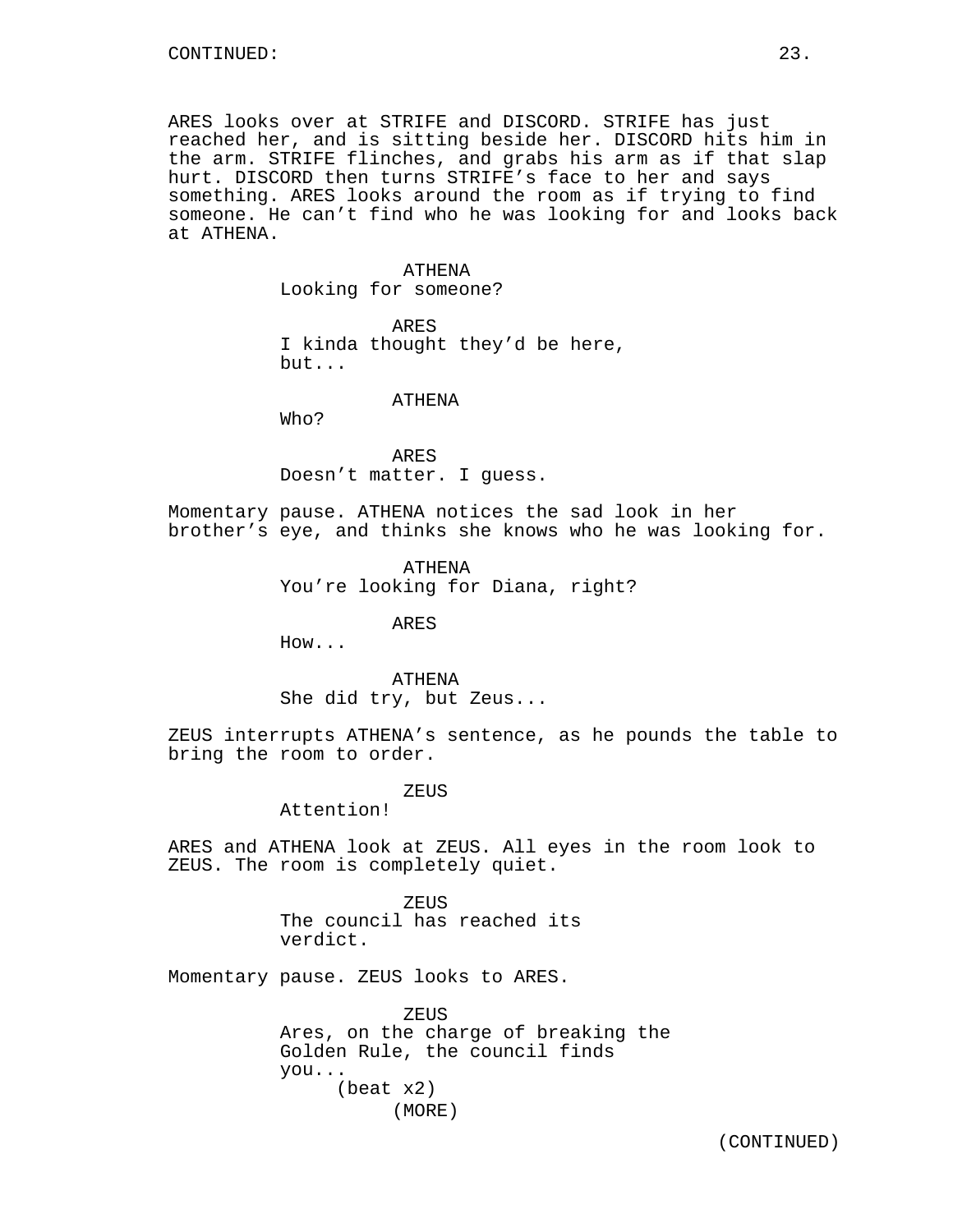ZEUS (cont'd)

...guilty.

The room reacts to the verdict.

ARES

But...

ZEUS holds up his hands, motioning for silence. All goes quiet.

ZEUS

Because of the extenuating circumstances, the council has agreed to wave the punishment of an eternity in Tartarus...

ARES breathes a sign of relief.

ZEUS ...and instead, the council sentences you to an imprisonment...

ARES

What? I...

ZEUS gives him a look. ARES stops talking.

ZEUS ...that only a mortal can free you from.

ARES raises an eyebrow in curiosity.

ARES A mortal? Any mortal?

ZEUS No. Only the one who entombs you, or a mortal descendant of theirs.

ARES Who shall entomb me?

ZEUS (smile) Your favorite student.

ARES My favorite stud... Xena.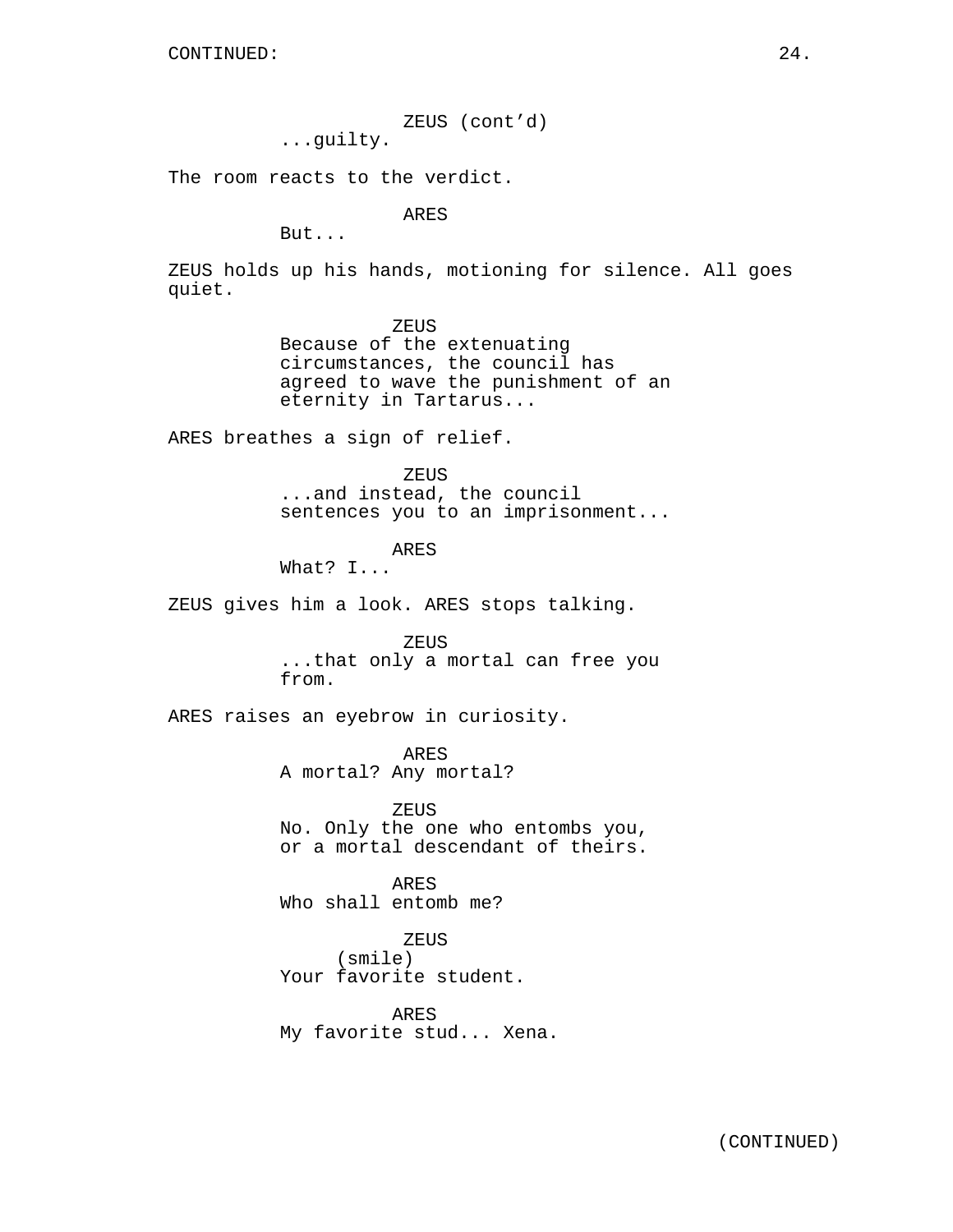ZEUS Correct. (beat x2) Do you have any final requests before the punishment is enforced?

Momentary pause. ARES thinks. There has to be a way out of this. There has to be. ARES thinks of something. Something he hopes they haven't thought of.

> ARES Only one. If I am entombed, who will take my place as God of War?

The Council exchanges glances. ARES smiles.

ARES You never considered that, did you? (beat) Do you remember what happened when Sisyphus stole my sword and there was no God of War? (beat x2) The mortals turned on each other. There has to be a God of War, or...

ZEUS Yes. We know. And we remember. (beat) As long as you are alive, and in possession of the sword, you are the God of War.

ARES is stunned. He wasn't expecting this.

ARES Are you saying that I can keep my title?

ZEUS

Yes. (beat) Of course, there will have to be an acting God of War in your absence.

ARES looks at ZEUS.

ARES Which brings me back to my original question. Who?

Momentary pause. STRIFE and DISCORD anxiously await the answer. Each hopes that they will get it.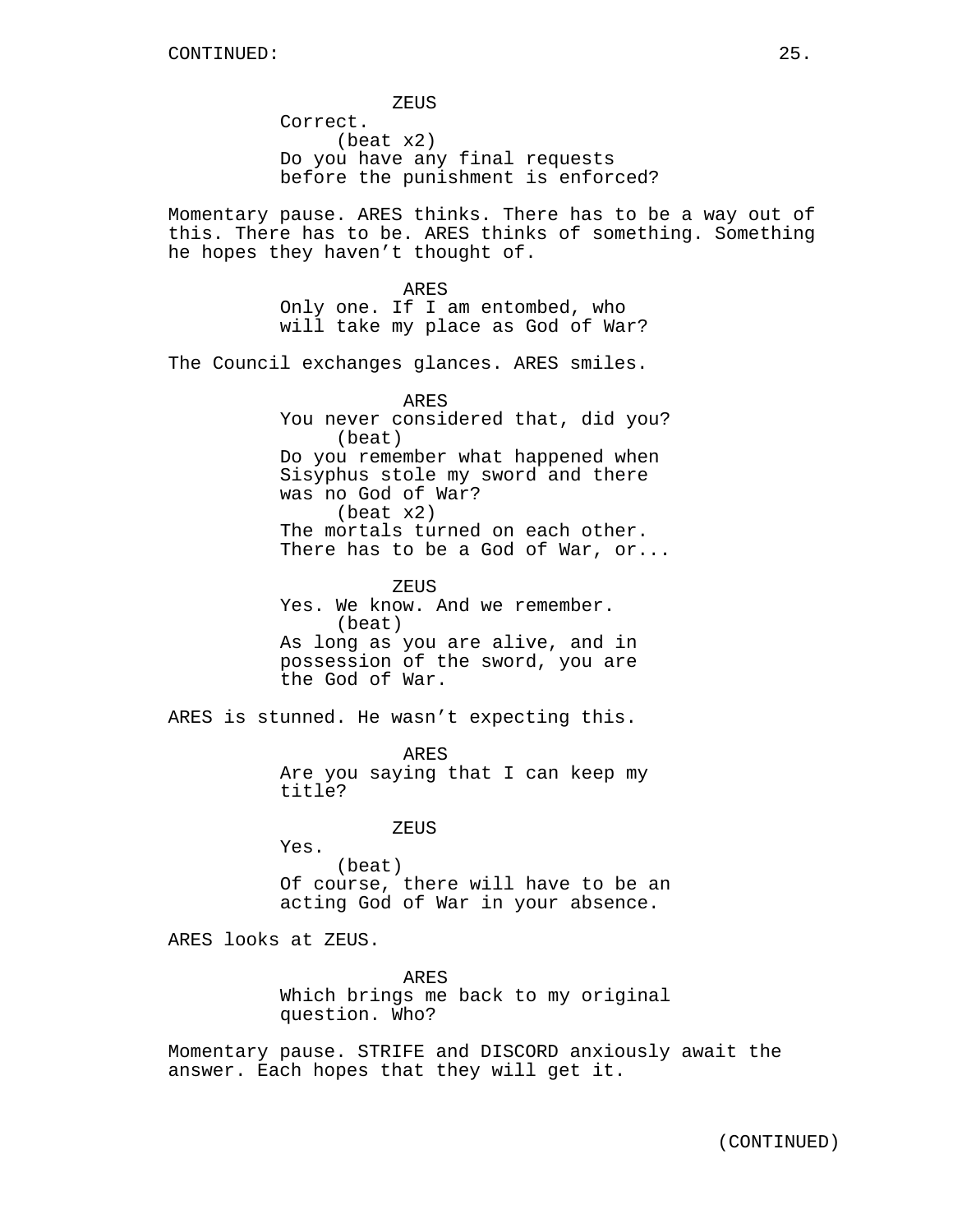ATHENA Might I make a suggestion.

All eyes turn to ATHENA.

ATHENA Since my official title was always been Goddess of Wisdom and War... (beat) I would like to take over.

ZEUS The council shall convene at a later date to choose a successor. (beat) Anyone interested in the position, submit your name to the council.

PAN TO:

11 BACK OF ROOM 11

CAMERA PANS to the back of the room. CLARK is sitting in the back row. He smiles and vanishes.

12 FRONT OF ROOM 12

CAMERA PANS back to the front of the room. ZEUS looks to HERMES, who has been sitting quietly off to the side. DISCORD looks upset.

> ZEUS Hermes, fetch Xena at once. Tell her to meet me at the intended place.

> > HERMES

Yes father.

HERMES looks at ARES. ARES gives HERMES a look. HERMES vanishes.

JUMP TO:

13 EXT: HERCULES' PLACE 13

DIANA is sitting, waiting. There is a flash, and HERMES appears. DIANA looks at him.

PAN TO: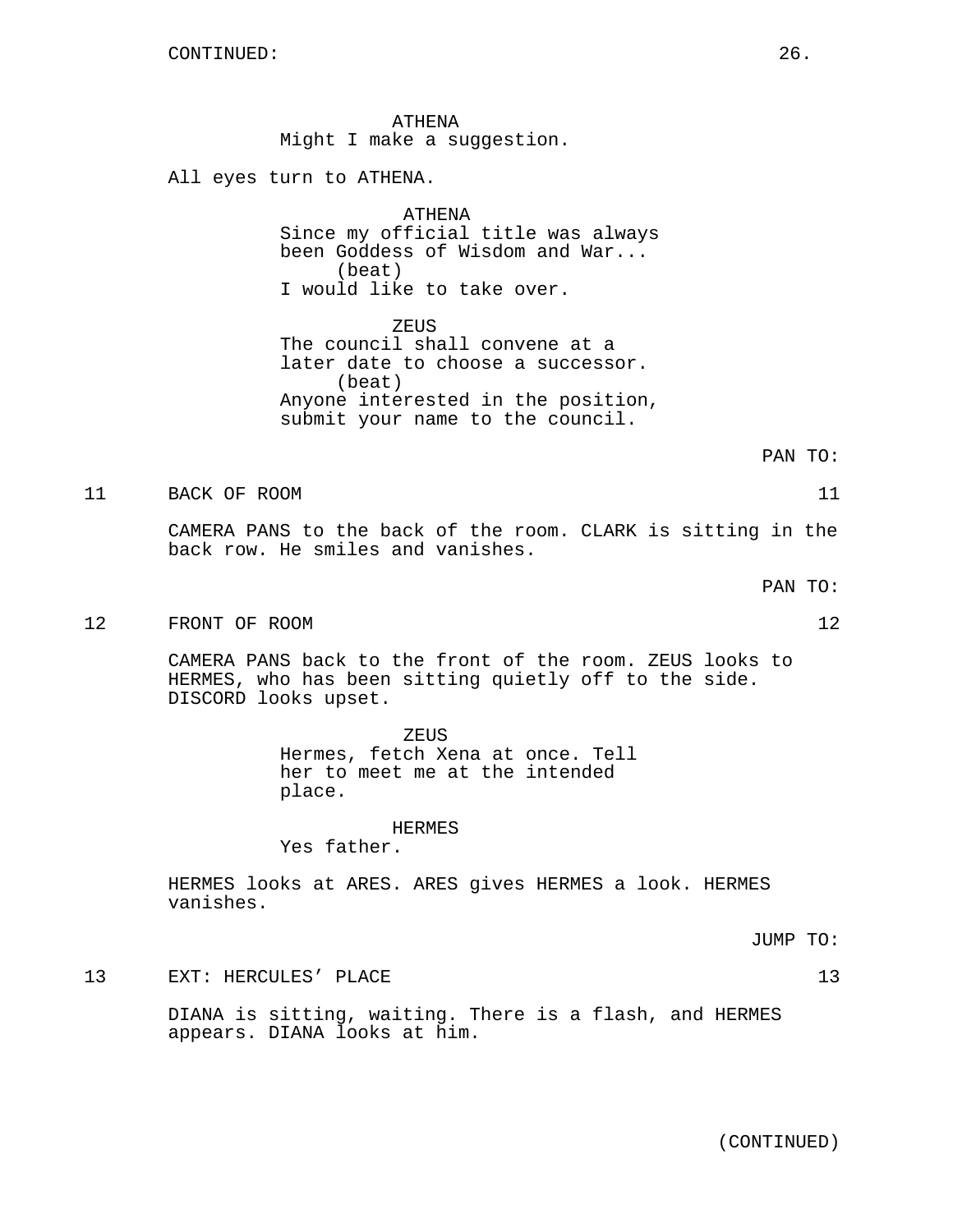DIANA Well? HERMES I'm sorry, Diana, but they found him... DIANA No. They can't. He... HERMES I'm sorry. DIANA What will happen to him? HERMES He will be imprisoned in a tomb. DIANA How? (beat x3) Hermes? HERMES If Zeus finds out I told you, I could... DIANA I should have been allowed to be at the trial. Can you at least tell me where?

## HERMES

Okay.

HERMES prepares to tell DIANA where ARES will be entombed.

JUMP TO:

14 INSIDE TOMB 14

ZEUS, ARES, and XENA are standing in the tomb area. There is a flash, and DIANA appears. XENA wonders how DIANA knew where they were. ARES looks to DIANA.

> ARES Diana. Tell them. Tell them I had to...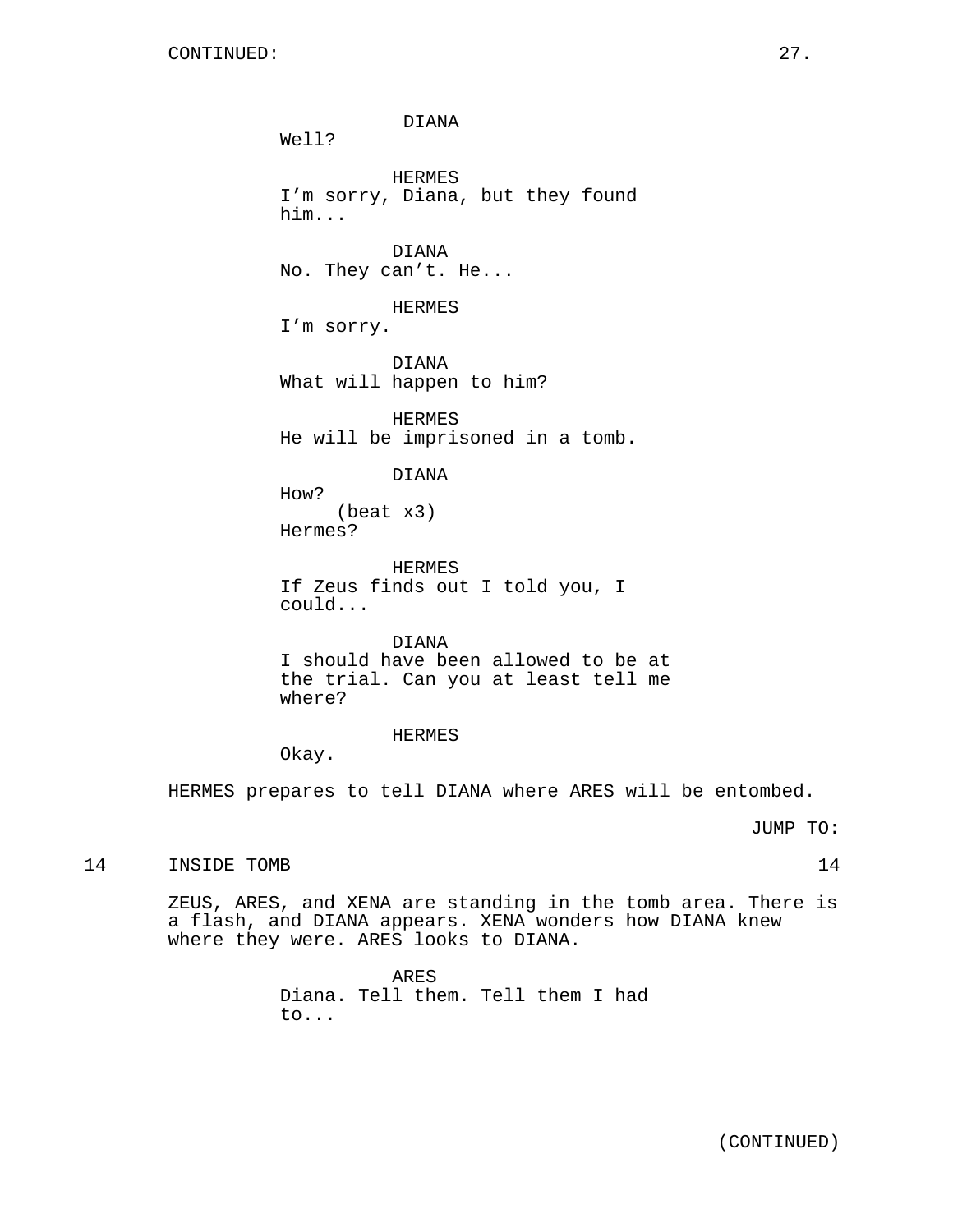DIANA holds up her hand. ARES shuts up. DIANA approaches ZEUS. They move off, out of earshot, (well, normal earshot anyway, I'm sure if ARES put his mind to it, he could hear them.) leaving XENA alone with ARES. DIANA and ZEUS talk in an almost whisper.

15 ZEUS AND DIANA 15

DIANA Could I please have a moment alone with him?

ZEUS I don't think that is a good idea. He...

DIANA I promise. He won't leave. I just... I just have to know.

**ZEUS** Know? Know what?

DIANA Which Ares he is!

ZEUS

What do...

DIANA If he's the future Ares, then...

ZEUS You mean he was telling the truth?

DIANA Yes. Wait... You thought he was lying?

### ZEUS

We weren't sure, that is why the punishment of an eternity in Tartarus was waived and this was given.

### DIANA

Can you...

ZEUS No. We cannot undo the ruling. The fact remains that he did kill (MORE)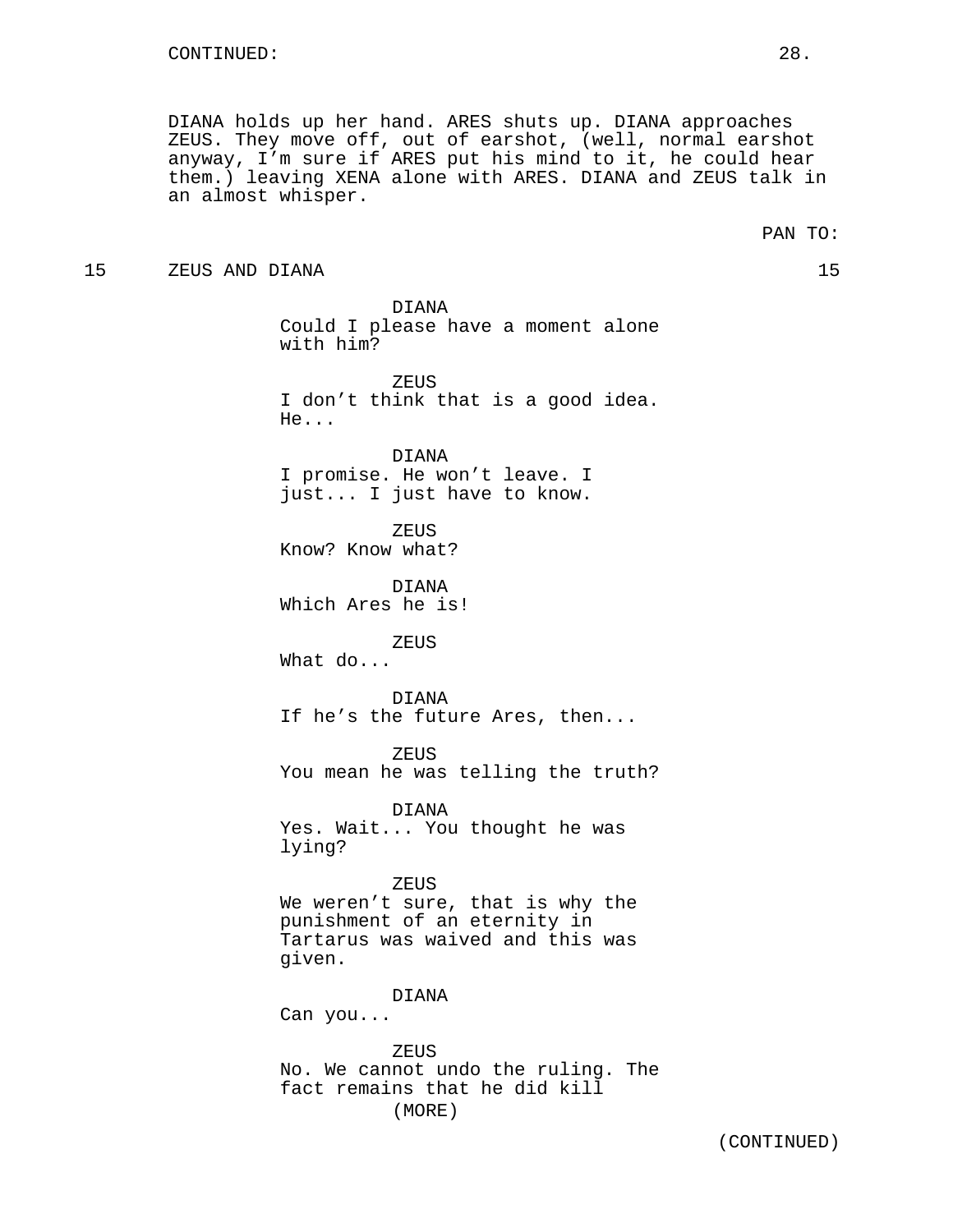ZEUS (cont'd) another God. And that is not permitted. DIANA I see. (beat) Which brings me back to what I started to say. If he is the future Ares, then there are a few things that I need to settle with him. If he is the present Ares, well... (beat) I just have to know. One way or the other. Please? Momentary pause. ZEUS thinks over her request. ZEUS How long? DIANA Two hours. Less if he's the present Ares. Momentary pause. ZEUS Okay. You have two hours. Not a moment more. Xena and I will wait outside. DIANA Thank you. ZEUS motions XENA to come over, then they walk off. XENA is confused, she doesn't know what is going on. DIANA heads over to ARES. 16 ARES 16

PAN TO:

DIANA reaches ARES as ZEUS and XENA exit the area, and are out of sight. ARES looks at her, he too is confused.

> ARES What's going on? What...

DIANA kisses ARES. She uses the test kiss. ARES kisses her back, and slams her against the cave wall. He breaks the kiss and looks at her with hunger in his eyes. It's the future ARES, her ARES.

(CONTINUED)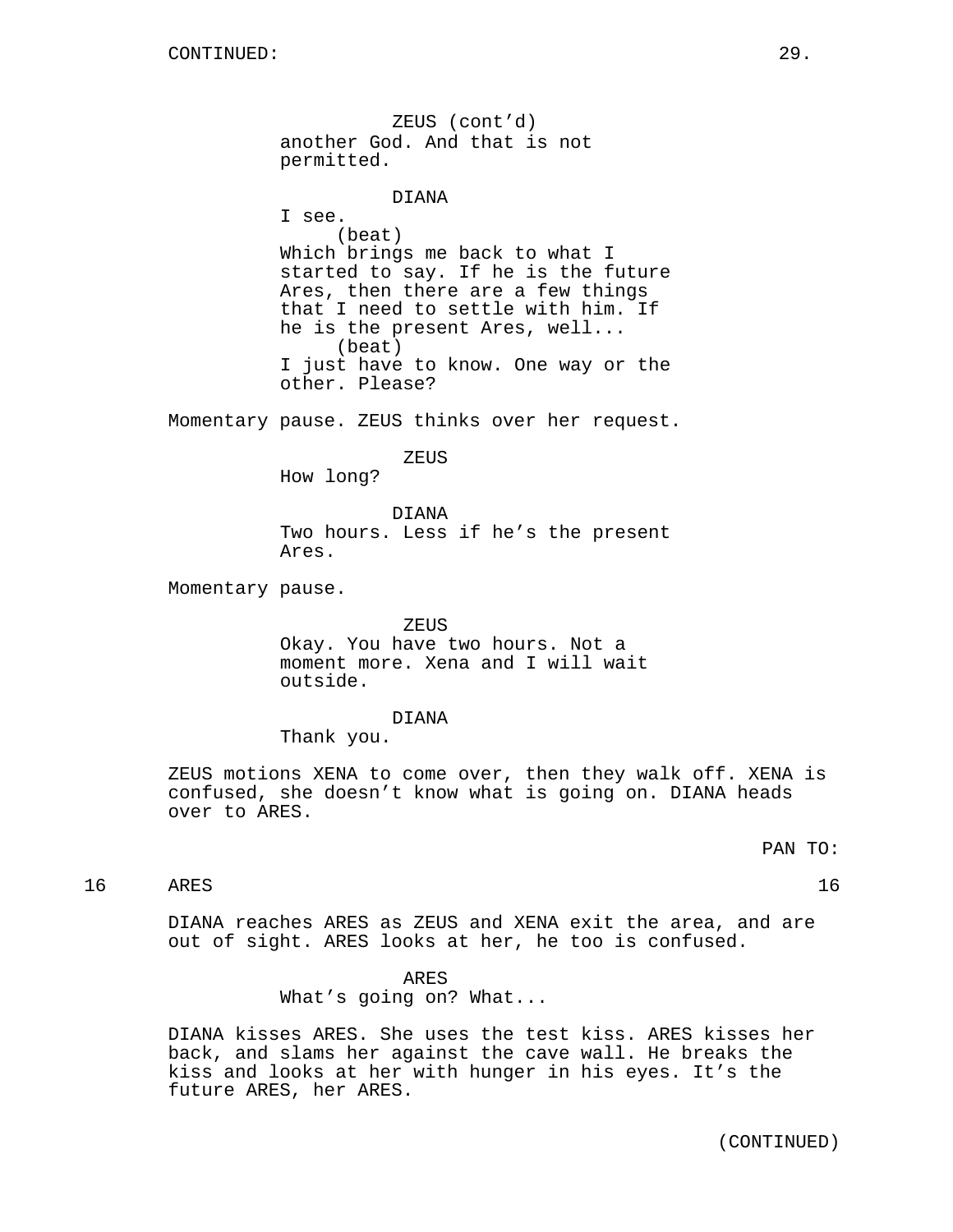ARES You know what that does to me!

DIANA Ares! It's you. I...

ARES Of course it's me. You didn't think it would be him, did you?

DIANA No. Of course not. I just...

Momentary pause. She looks him in the eye.

DIANA I'm sorry. I'm so sorry.

ARES Sorry? For what?

## DIANA

I didn't mean for this to happen. If I'd've realized what coming back would do to you... I never would have made you do it.

ARES Then let's go home, D. Let's...

DIANA

I can't.

ARES looks at her, confused.

ARES Can't? Why not?

DIANA The time's not right. It wouldn't work.

DIANA runs her hand along the side of his face.

### DIANA

But I promise, when the time is right, I'll come and get you. And we can return. We can go home. Together.

ARES You'll be wasting you time. Once I'm sealed in here, I'm stuck in here. Forever.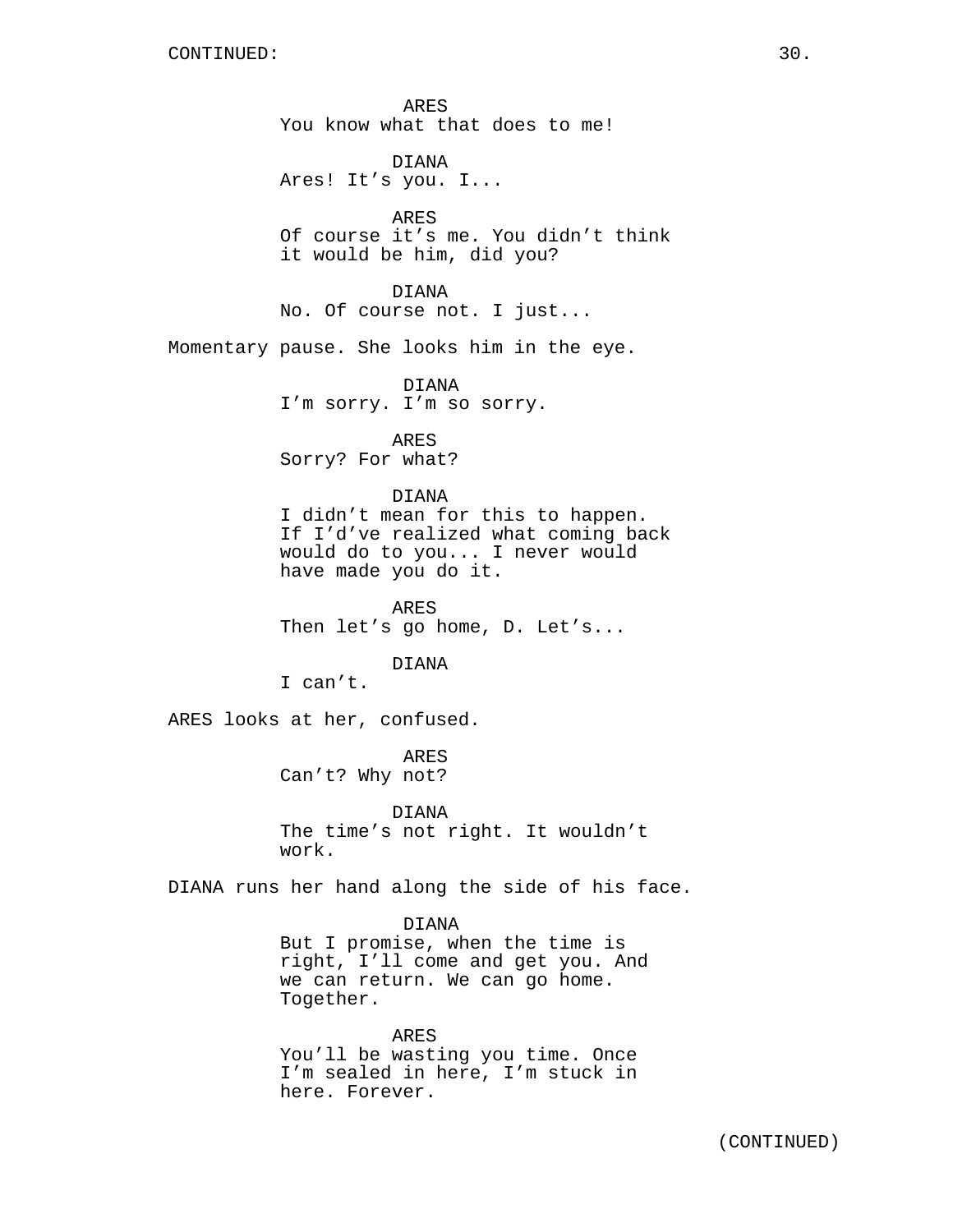DIANA

Forever?

# ARES

Yes.

DIANA is confused. Hermes never said anything about ARES being trapped forever. Then again, Hermes didn't, couldn't, say much of anything at all.

> ARES Only Xena, or a descendant of Xena, can free me. Xena would never do it. Unless she came to her senses and returned to her warrior ways, she will continue to try and make the world a better place, and...

> DIANA You said a descendant of Xena could also save you, right?

ARES Yes. But she has no descendants. And it'll be...

DIANA You're wrong.

ARES Wrong? I am never wrong!

DIANA looks him in the eye.

DIANA

You mean you don't know?

ARES

Know what?

# DIANA

Xena has a son.

This is indeed news to ARES.

ARES

A son?

DIANA Yes. I can't believe you don't know. I can't believe you never found out.

ARES gives her a look.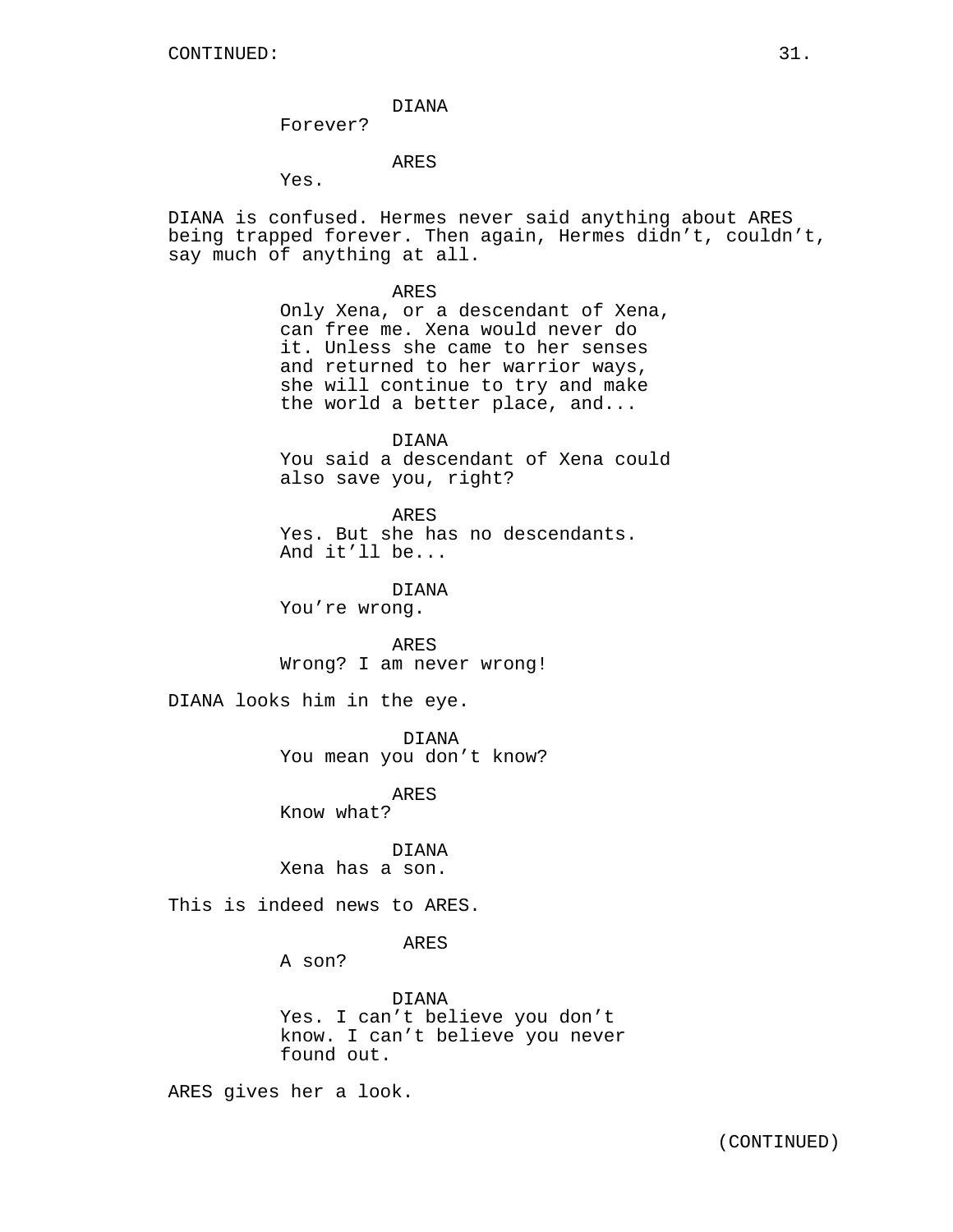DIANA His name is Solan. He would be about...

DIANA thinks. She remembers that Xena told her about Solan during her first visit, before Hera sent her home. She also remembers that hardly anytime passed since the time she left and time she returned. She does a quick calculation.

#### DIANA

...15.

ARES

15?

DIANA

Yes.

ARES Did Xena ever mention who Solan's father was? Is?

DIANA looks at him with a raised eyebrow.

DIANA

Why?

ARES Only a mortal can save me. If...

DIANA realizes that he's wondering if Solan is his son.

DIANA Don't worry. It's not you. (beat) Solan's father is, was, Borias.

ARES Borias?!? That pompous fool. What could Xena have ever seen in him? I...

DIANA lifts her leg up, rubbing it against his, and rests it on his hip. His hand grabs her leg.

> DIANA I'm really sorry. All this is my fault. If there is anything I can do for you, just tell me.

ARES (smile) Anything, eh?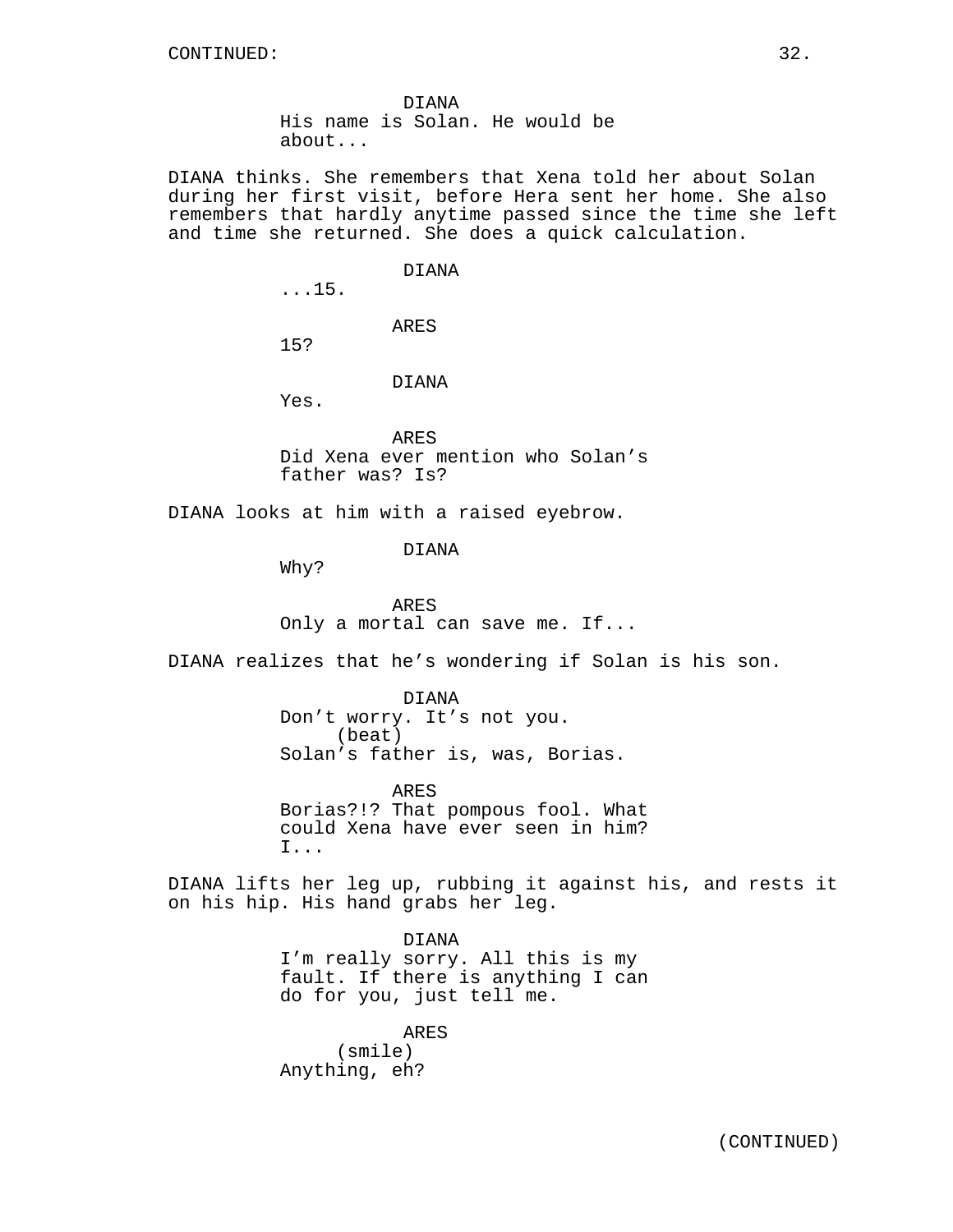DIANA (nod) Anything.

ARES pretends to be thinking.

ARES

Well... (beat) There are two things you could do.

DIANA

Name them.

ARES One, when you leave, find Solan and have him get me out of here.

DIANA (smile) I was planning to. (beat) What's the second?

ARES runs one hand up her leg, and one hand alongside of her face, resting it under her chin.

> ARES I've missed you, D.

DIANA I've missed you too.

ARES

I've missed waking up to find you beside me. I miss all the fun we had. How we could go for hours. I miss feeling your body under me. I miss the way you would respond to my every touch. No woman, mortal or immortal, ever worked as well with me. We fit together, like we were made for each other. I want to feel that again. I want to be with you one more time.

DIANA Then let me be your chariot, master. Command this vessel. Ride it to paradise. Take me, my lord.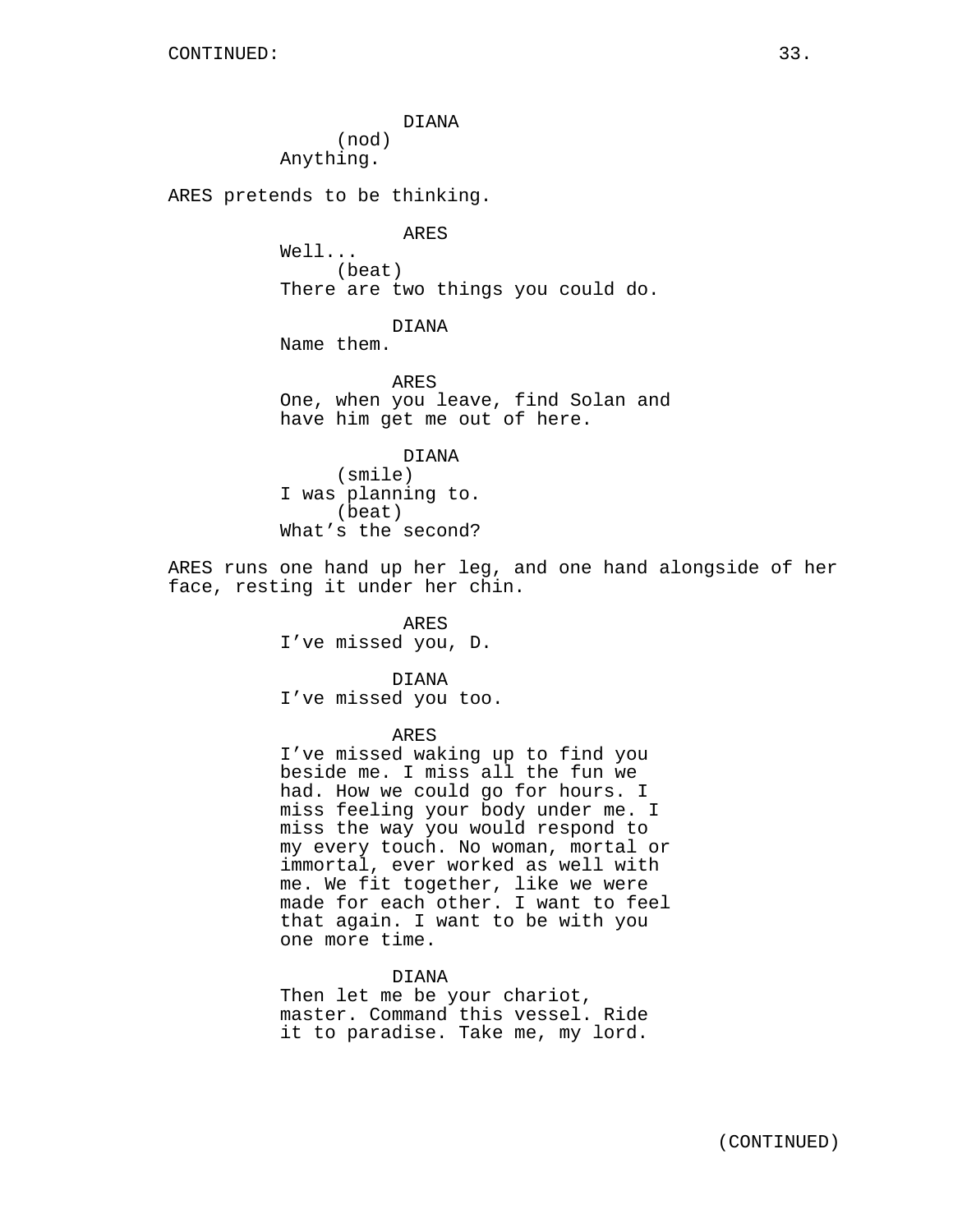ARES kisses her neck, across her throat and to her lips. She wraps herself around him, and pulls him close. When he reaches her lips, he kisses her deeply, hungrily, and passionately. She kisses him right back, pulling him close.

#### 17 EXT: TOMB 17

ZEUS is leaning against a tree. XENA is sitting under it, playing with her Chakram. ARGO is off to the right eating some grass. The cave is to the left.

> XENA I don't like this. (beat) How do we know she won't help him escape? How do we know they're even still in there?

ZEUS looks at her.

**ZEUS** She promised me. She...

XENA But can we trust her?

ZEUS I trust her.

XENA rises. She looks from ZEUS, to the cave, and back at ZEUS.

> XENA Not that I'm doubting you, but I know Ares. I also know there is a history... future... whatever... between them. He will use it to his advantage.

ZEUS We're not even sure which Ares he is!

XENA Doesn't matter. (beat) If he is the future Ares, then he is her Ares, and they share a connection. If he is the present Ares...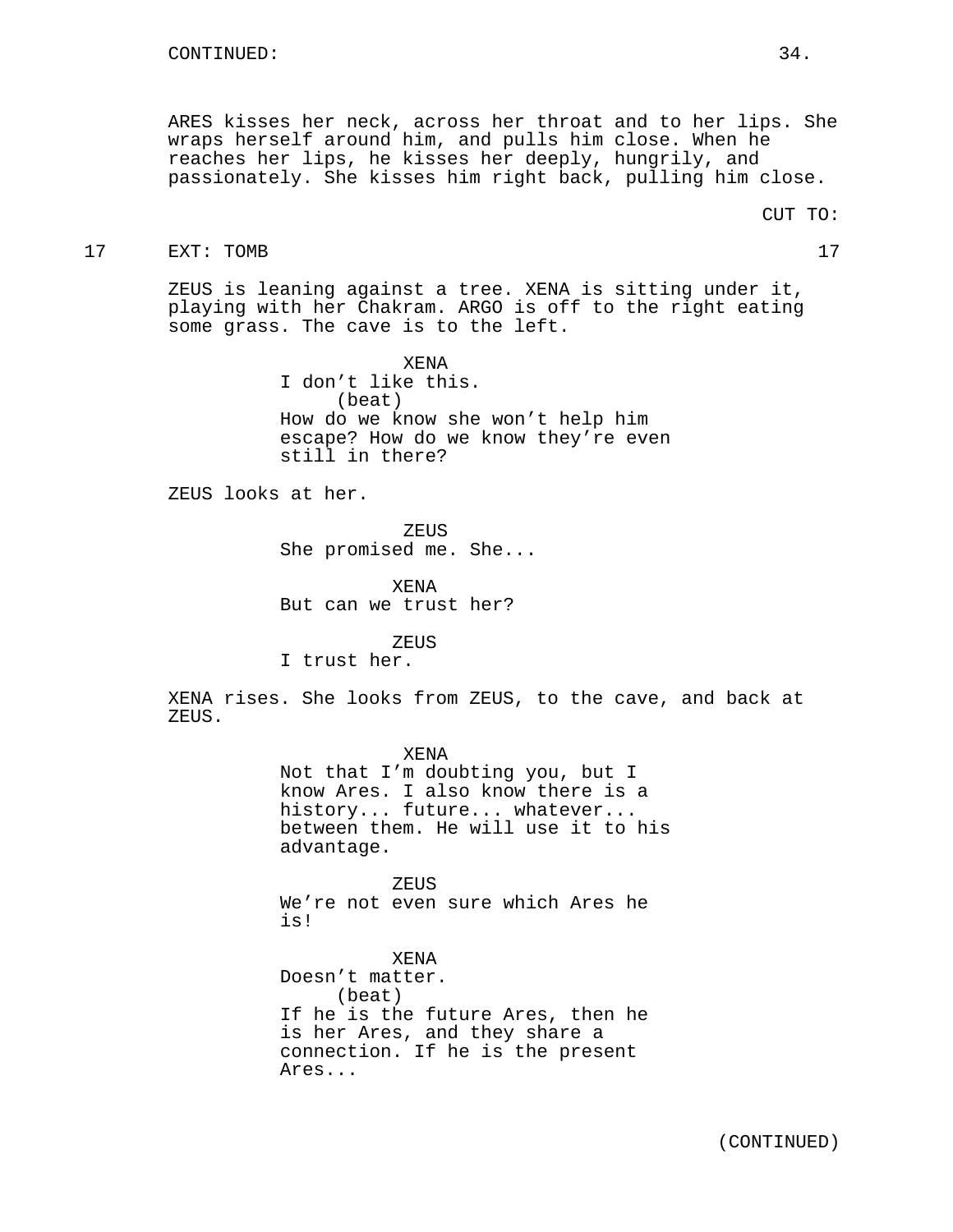ZEUS Xena, she promised me. XENA What's stopping her from coming back later and... **ZEUS** Once the tomb is sealed, only a mortal can save him. She's not mortal anymore. XENA Any mortal? ZEUS No. Only the mortal who seals it, or... XENA So you're saying that I could free him? ZEUS Yes. You could. XENA Only me? ZEUS You didn't let me finish. (beat) He can only be freed by the one who seals the tomb or a mortal descendant of the who seals it. XENA In other words, either me or one of my descendants. ZEUS Yes. Momentary pause. XENA thinks of Solan. XENA Solan. ZEUS Who?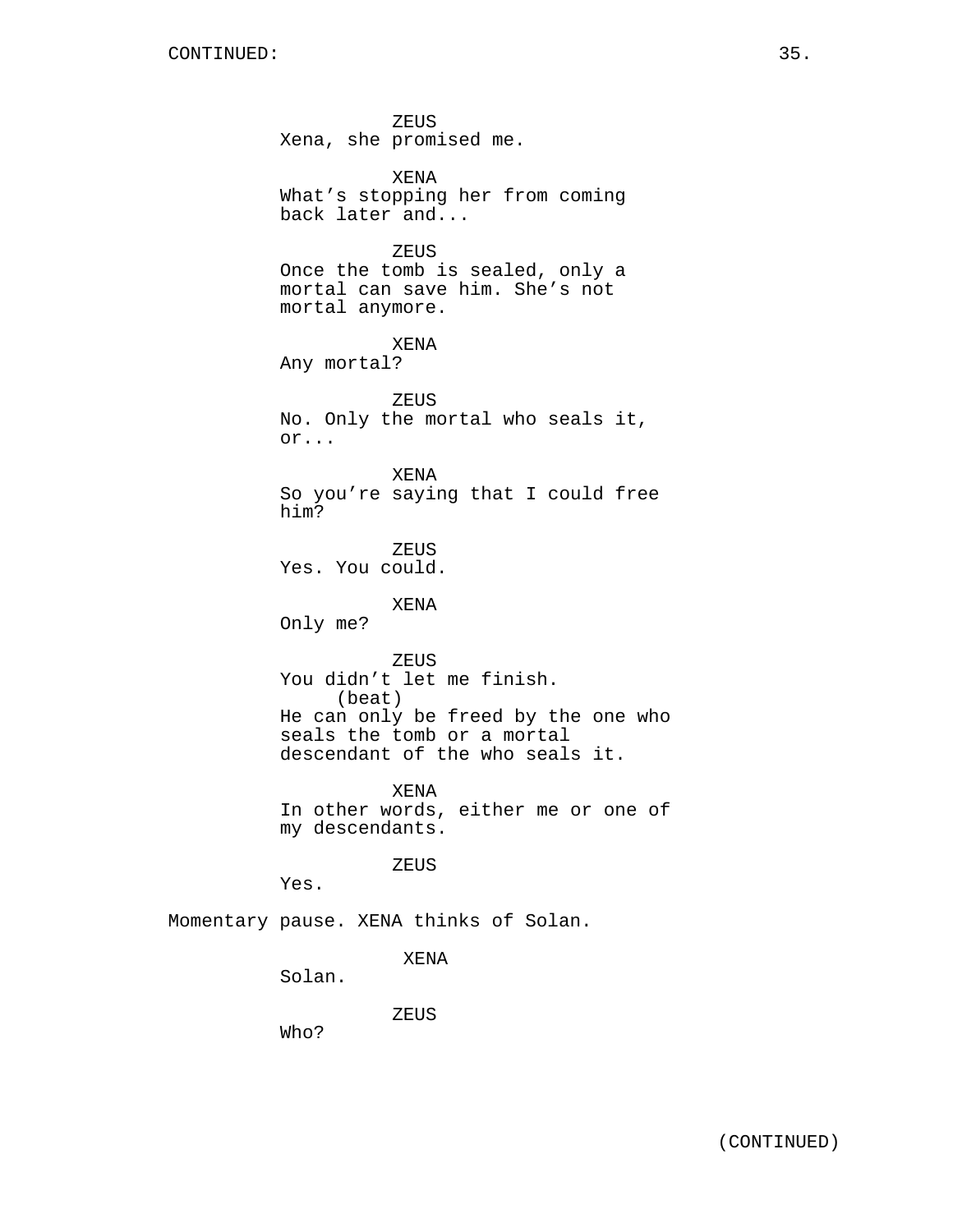XENA

My son.

ZEUS is surprised by this news. He didn't know she had a son either.

> ZEUS Does Ares know of Solan?

XENA No. I don't think so. No. He doesn't. I left Solan in the care of Kaleipus when he was just a baby.

ZEUS As long as Ares doesn't know of the child, then he can't get to him.

Momentary pause. XENA thinks of something.

XENA Wait, if that's the future Ares in there, he could have learned of Solan in future. He could be telling Diana to...

XENA remembers that she told DIANA about Solan.

ZEUS

What is it?

XENA Diana. I told Diana about Solan. She knows all about him.

ZEUS But she wouldn't...

XENA Wouldn't she? (beat) You forget who we are talking about. She's probably in there right now telling him all about Solan, if he doesn't know himself. And, knowing Ares' ego, he probably suspects Solan is his.

ZEUS looks at her.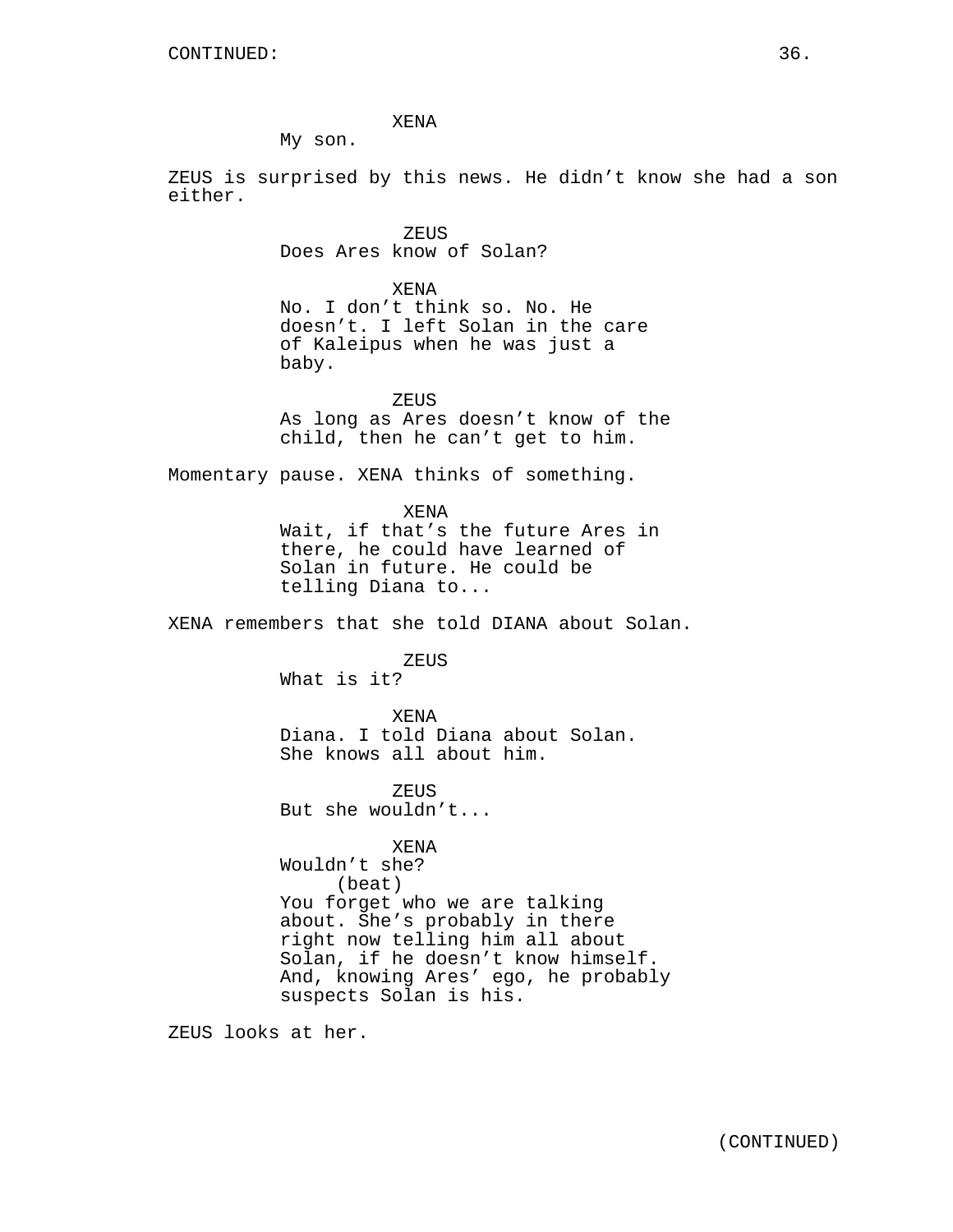ZEUS

Is he?

XENA looks at ZEUS.

ZEUS Because if he is, then Solan may not be mortal and...

XENA No. Ares is not Solan's father.

ZEUS Okay. So we change the terms.

XENA raises an eyebrow in curiosity.

XENA Can you do that?

ZEUS gives her an "I'm Zeus, I can do what I want" look.

ZEUS

Instead of it being any descendant, we shall change it to any female descendant. (beat) You don't have a daughter or granddaughter, do you?

XENA

No.

ZEUS

All right.

Momentary pause.

XENA How much time do they have left? It seems like forever since we left them alone.

ZEUS About five minutes.

XENA looks back at the cave, as she sits back down under the tree.

CUT TO: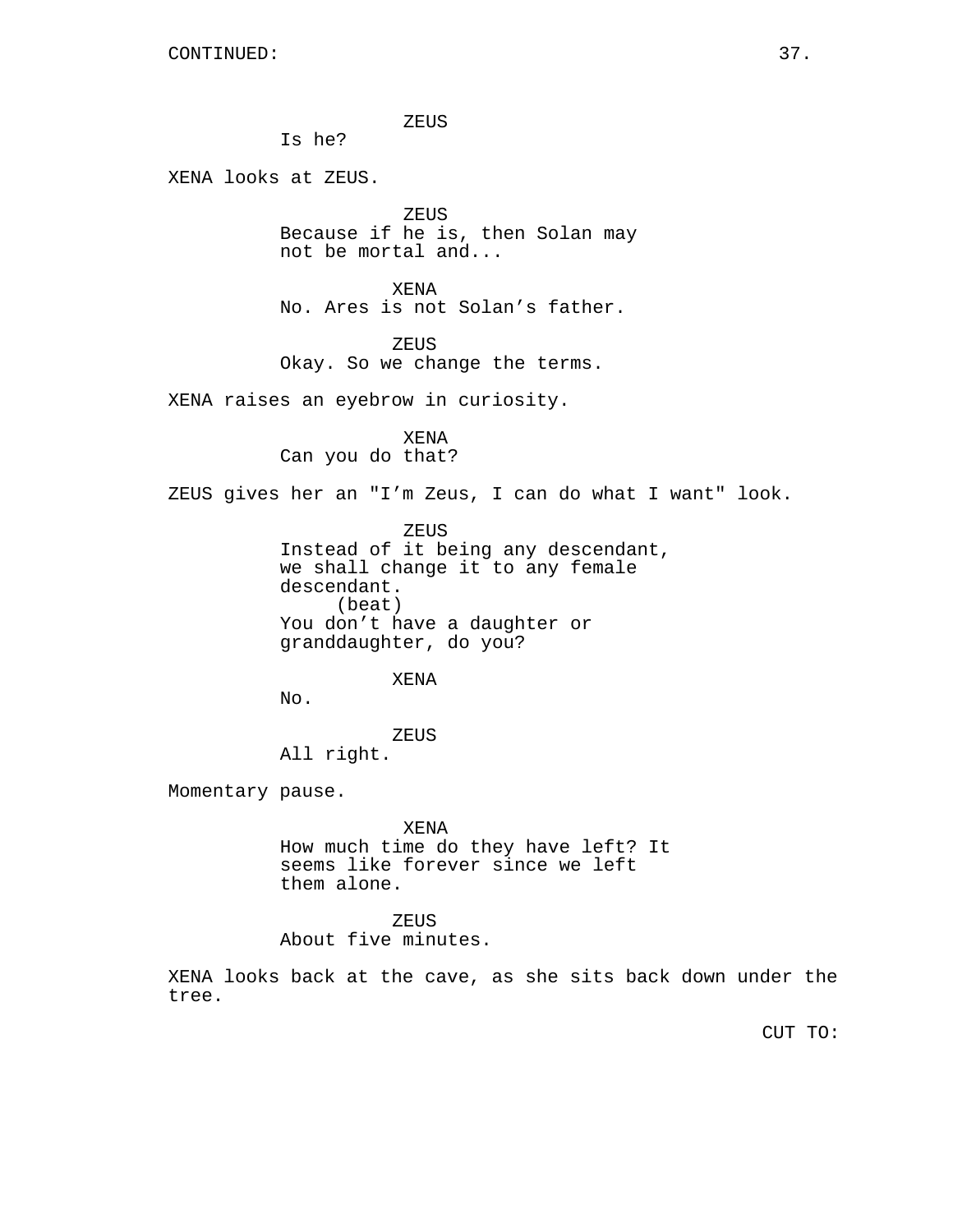18 INSIDE TOMB 18

DIANA and ARES are lying on the floor.

DIANA Time's almost up. They will be here shortly.

DIANA gets up, then ARES gets up. ARES is in front of DIANA. DIANA has her back to the entrance way.

> DIANA I'll find Solan. I'll find him and convince him to free you.

ARES Are you sure it will work?

DIANA You don't think I can convince a 15-year-old boy to...

ARES Oh, I didn't say that. You are very good at convincing people. Very good.

DIANA So, if you don't doubt my ability to convince him, do you not trust me?

ARES pulls her to him and kisses her. He breaks the kiss, but still holds her tight. She is pressed firmly up against him. His hand runs along the side of her face.

> ARES Oh, I trust you. I trust you with my life, D. My future. Our future.

> > DIANA

(smile) Our future. I like the sound of that.

ARES

You do?

DIANA

Yes. I do.

ARES smiles and goes to kiss her. Their lips are almost connected when XENA enters.

38.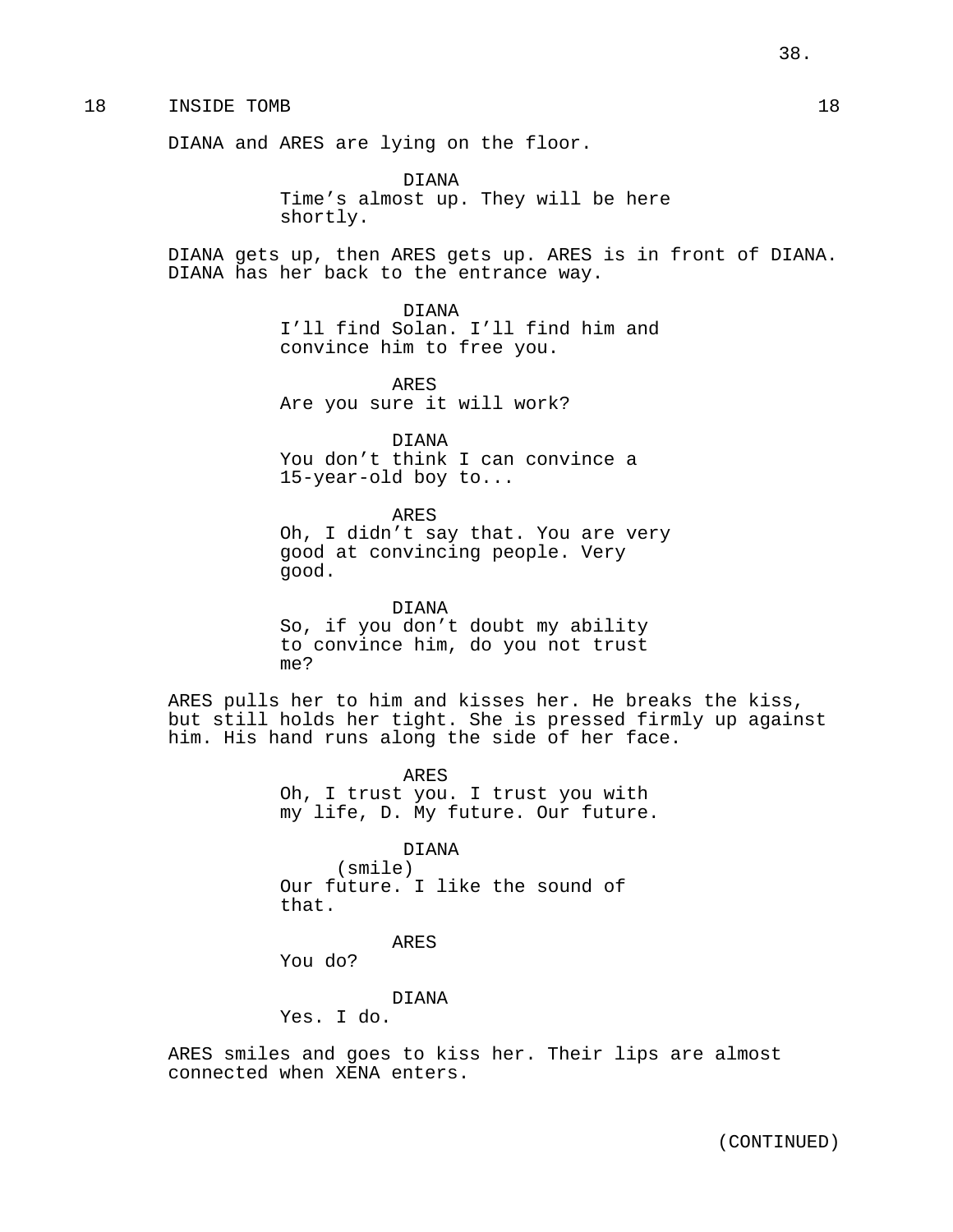XENA

 $My, my...$ 

ARES and DIANA turn to XENA.

XENA Don't you two look cozy.

Momentary pause. XENA walks in a little and then stops.

XENA Hope I, ah, didn't interrupt something.

DIANA No. We were just...

XENA I know what you were doing. You forget, I know him too.

ZEUS enters the cavern.

ZEUS Time's up, Diana.

ZEUS stops beside XENA.

ZEUS I hope you got all the answers you wanted from him.

XENA I bet that's not all she got from him.

DIANA flashes her a look, then turns to ZEUS.

DIANA Yes. I did. Thank you.

DIANA looks at ARES, winks, and mouths the following line.

DIANA (silently) I'll be back.

Then she turns and heads over to ZEUS and XENA. DIANA stops at ZEUS right side. XENA is on his left. ZEUS looks at ARES.

> ZEUS Ares, by the order of the Olympian Council, and the power of Olympus, (MORE)

> > (CONTINUED)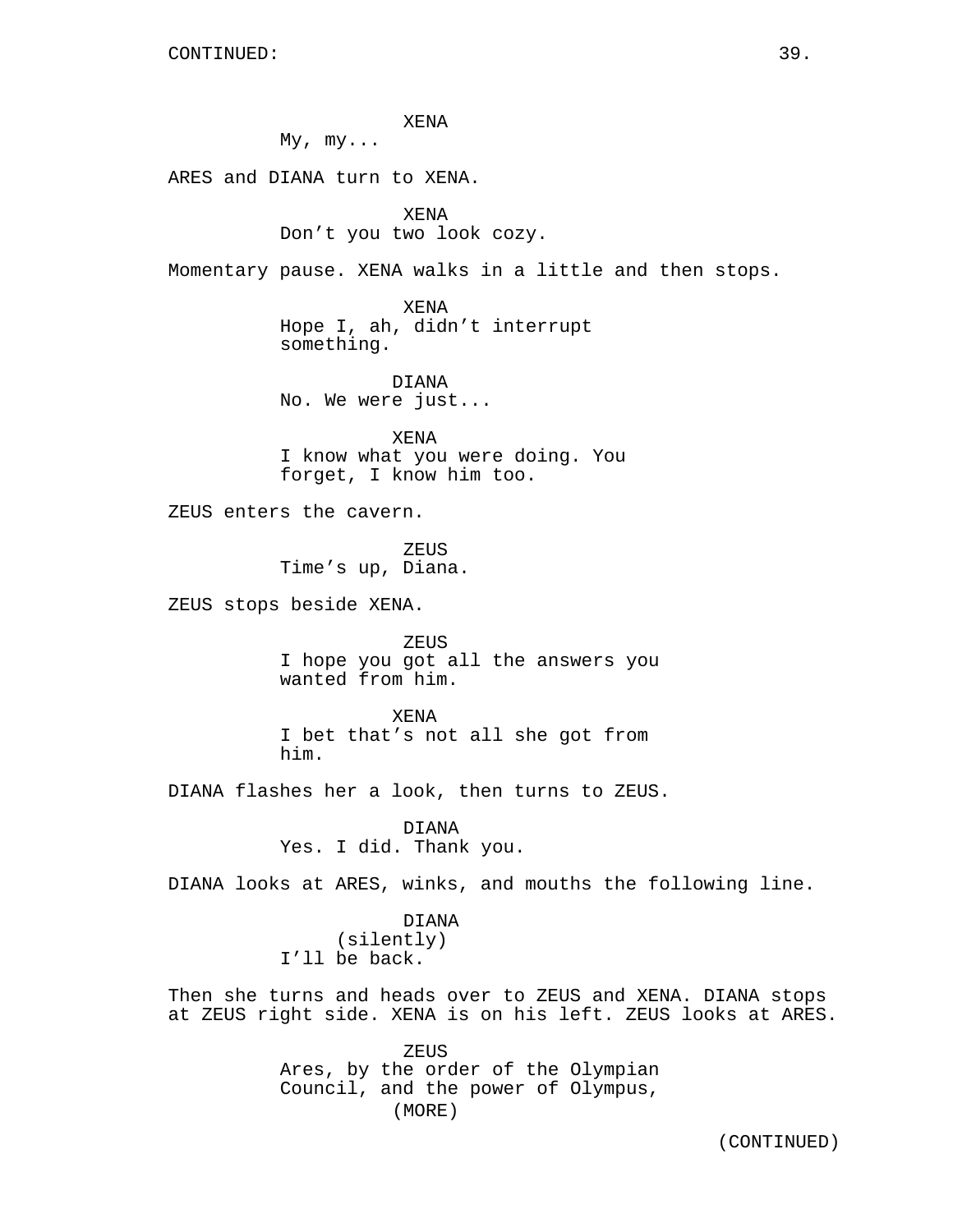ZEUS (cont'd) I hereby sentence you to an imprisonment within this tomb. An imprisonment that only Xena, or a mortal female descendant of Xena's, can free you from.

DIANA / ARES

Female?

ZEUS

Yes.

ARES I thought...

ZEUS We changed it.

ARES You can't just change it.

ZEUS Do you forget who you are talking to?

DIANA

But...

ZEUS gives her a stare. DIANA shuts up. DIANA looks at ARES. ARES looks at DIANA. XENA notices the look and wonders what it means.

ZEUS

I hereby declare that sentencing shall commence... Now!

On the word "now", XENA flings her Chakram, hitting the Eye Of Hephaestus. When the Chakram hits the eye, it glows. The eye will now act as a magnet, a force field if you will. It will keep ARES trapped within its sight forever.

ARES

No!!!!!!!

**ZEUS** 

It is done.

ZEUS turns and heads out.

ARES

Father, you can't leave me here. Father!!!!!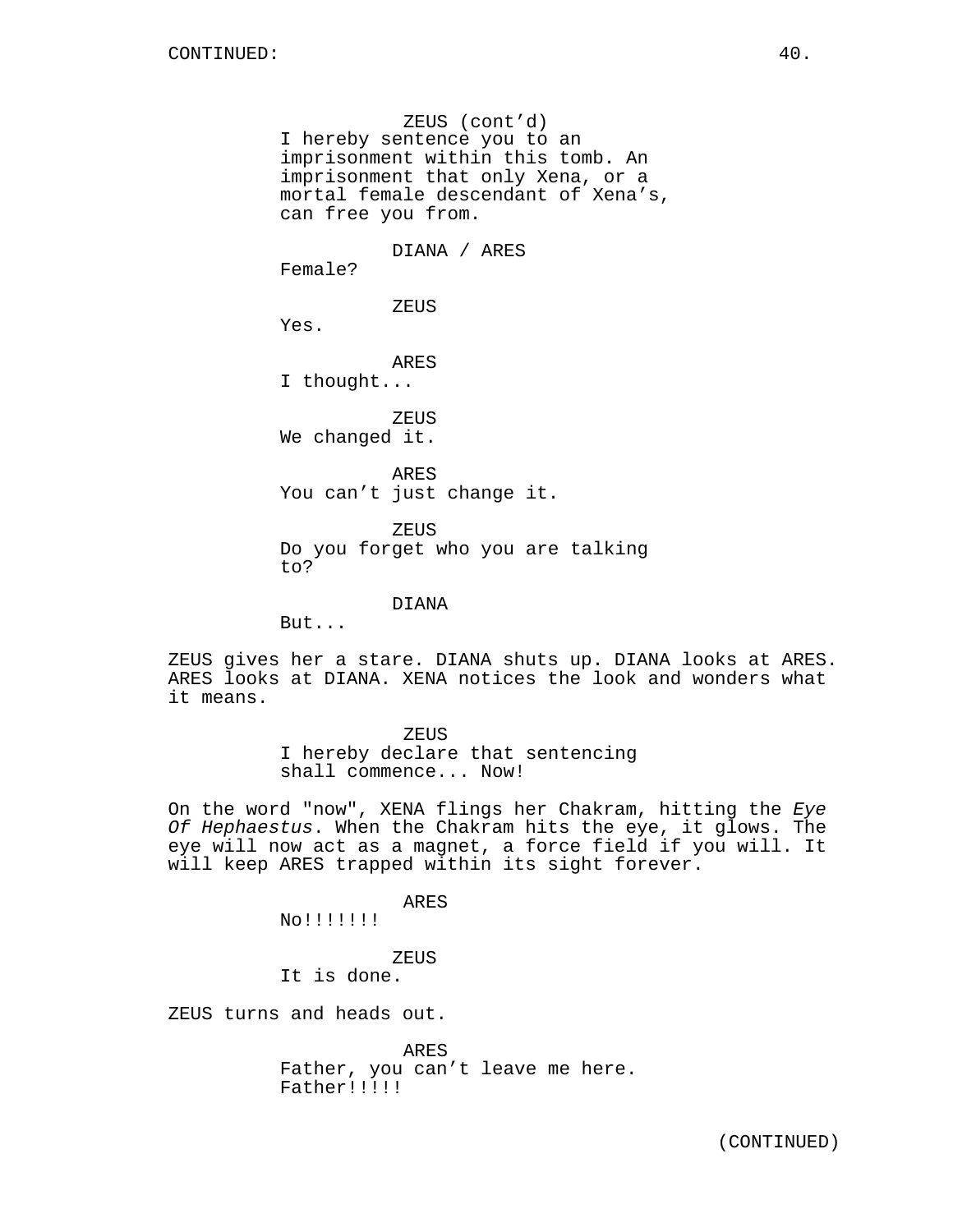ZEUS ignores him and keeps walking. XENA turns and heads to ZEUS who has stopped at the cavern entrance. DIANA walks to ARES and whispers to him.

> DIANA (whisper) This is not over. I will find a way to free you. I promise. One day I...

ZEUS turns and calls to DIANA.

**ZEUS** 

## Diana, we must be going.

DIANA looks at ARES with tears in her eyes.

### DIANA

Goodbye.

In a flash, she is standing beside ZEUS.

### ZEUS

Let's go.

ZEUS, DIANA, and XENA, walk the rest of the way from the cavern to the mouth of the cave. As they head off, ARES yells after them.

#### ARES

Diana!!! Xena!!! Father!!!

ARES runs after them, and hits a force field, which sends him flying back. He kneels on the ground and screams.

### ARES

Noooooo!!!!!!

ARES stares at the roof screaming.

19 EXT: TOMB 19

ZEUS, DIANA, and XENA exit the mouth of the cave. DIANA is yelling at ZEUS.

> DIANA I can't believe you'd do this? How can you imprison your own son like that? (beat) And to think that I'm always asking Hercules to give you another (MORE)

> > (CONTINUED)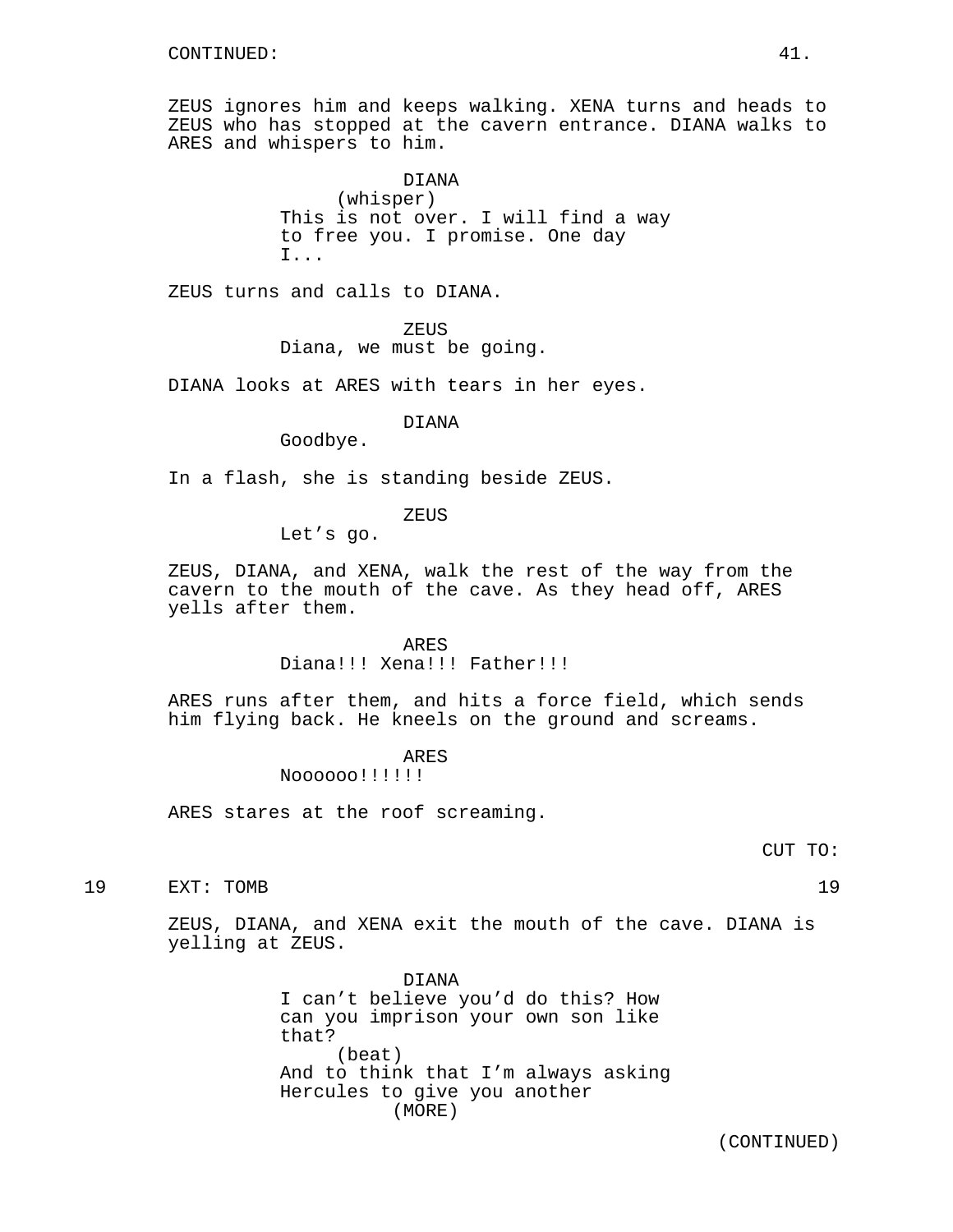DIANA (cont'd) chance. "Herc", I'd say, "He's your father. You should get along with him." (beat) Well, never again. I've quit trying to get him to forgive you. I now know why he doesn't want to. From now on, I'm on Herc's side. (beat) And, Tartarus will have to freeze over before I let Clark anywhere near you!

DIANA starts to storm off.

ZEUS

Diana, I...

XENA, forgetting for a moment who he is, grabs ZEUS' arm.

XENA

Let her go.

DIANA vanishes as she is storming off.

XENA She doesn't mean it.

Momentary pause. ZEUS stares at the spot that DIANA vanished.

> XENA She's just venting. Ares is... was... will be... whatever. (beat) They're friends. They were close once. Very close it would seem.

ZEUS You can let go of me.

XENA Right. Sorry.

XENA lets go of his arm. ZEUS turns to the cave and fires lightening bolts at it. He seals the entrance, then turns to XENA.

ZEUS

Come.

They walk to the sealed cave.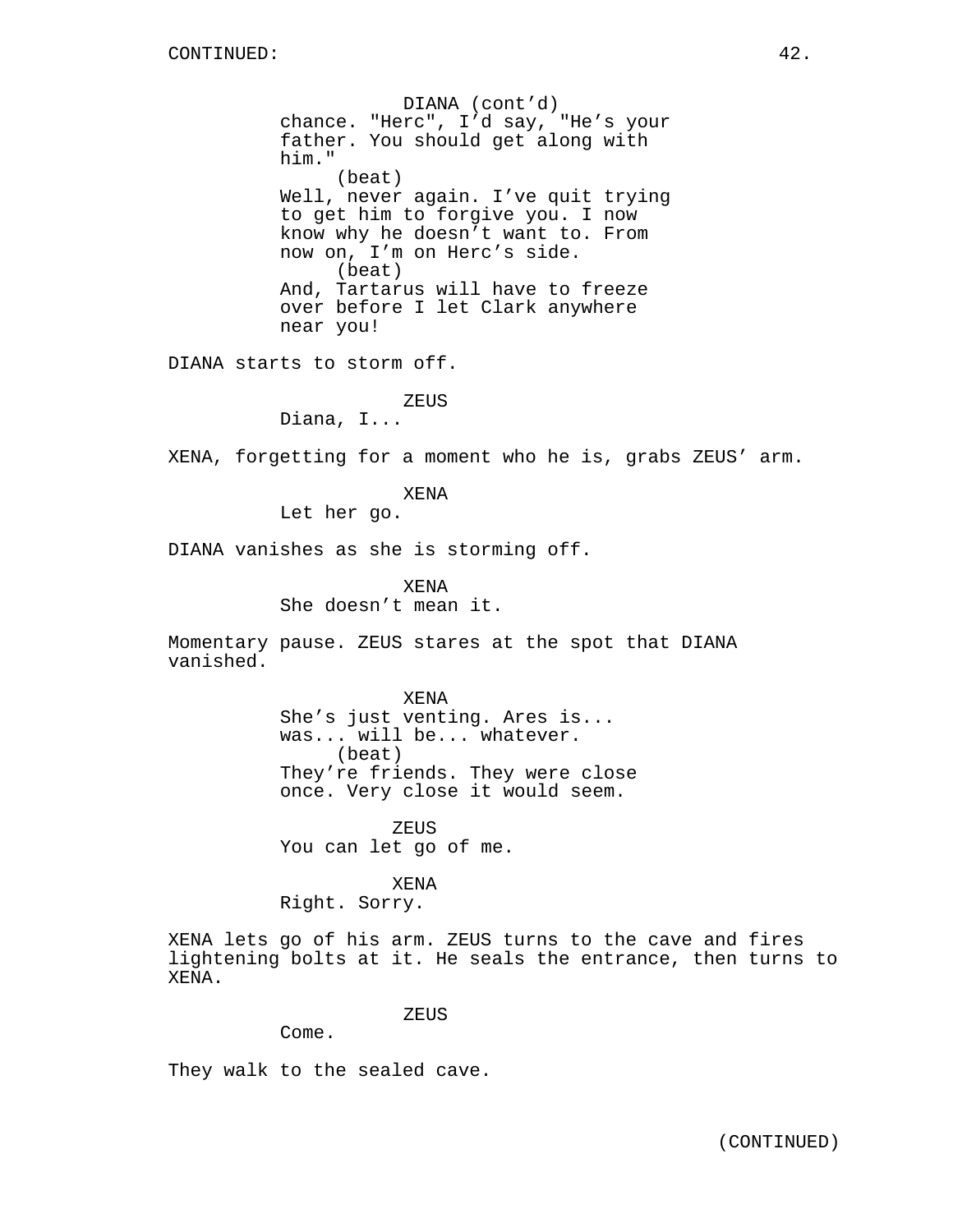XENA places her hand on the wall. ZEUS zaps her hand, leaving an imprint of her hand embedded in the wall, but not hurting her. XENA removes her hand. ZEUS turns the "wall" into a door, using the hand print as the doorknob to open the hidden door. XENA stares as the wall. ZEUS engraves a circle around the imprint, enabling the print to be rotated. ZEUS then makes eight "ray" incisions towards, but not touching, the circle. The circle now looks like a sun. Next he places a gemstone between each set of lines. The 2nd slot gets a ruby in it, the 7th gets an emerald. XENA is still staring at the wall wondering what ZEUS is doing. ZEUS looks at the wall, and then at XENA. He can see the look on her face.

> **ZEUS** Another precaution. This will prevent any mortal from gaining access to the cavern.

Momentary pause. XENA looks at him.

ZEUS The only way in, will be to place your hand in the imprint, press, and turn.

XENA So the imprint is the lock, and the hand, the key?

ZEUS Part of the key.

ZEUS points to the gemstones. XENA looks at them.

ZEUS You must make the hand point first to the ruby, then turn it to point to the emerald.

XENA A combination. If the right one isn't entered, it won't work.

ZEUS looks at XENA.

ZEUS Exactly. Once the code is entered, the wall will rise.

XENA looks at him.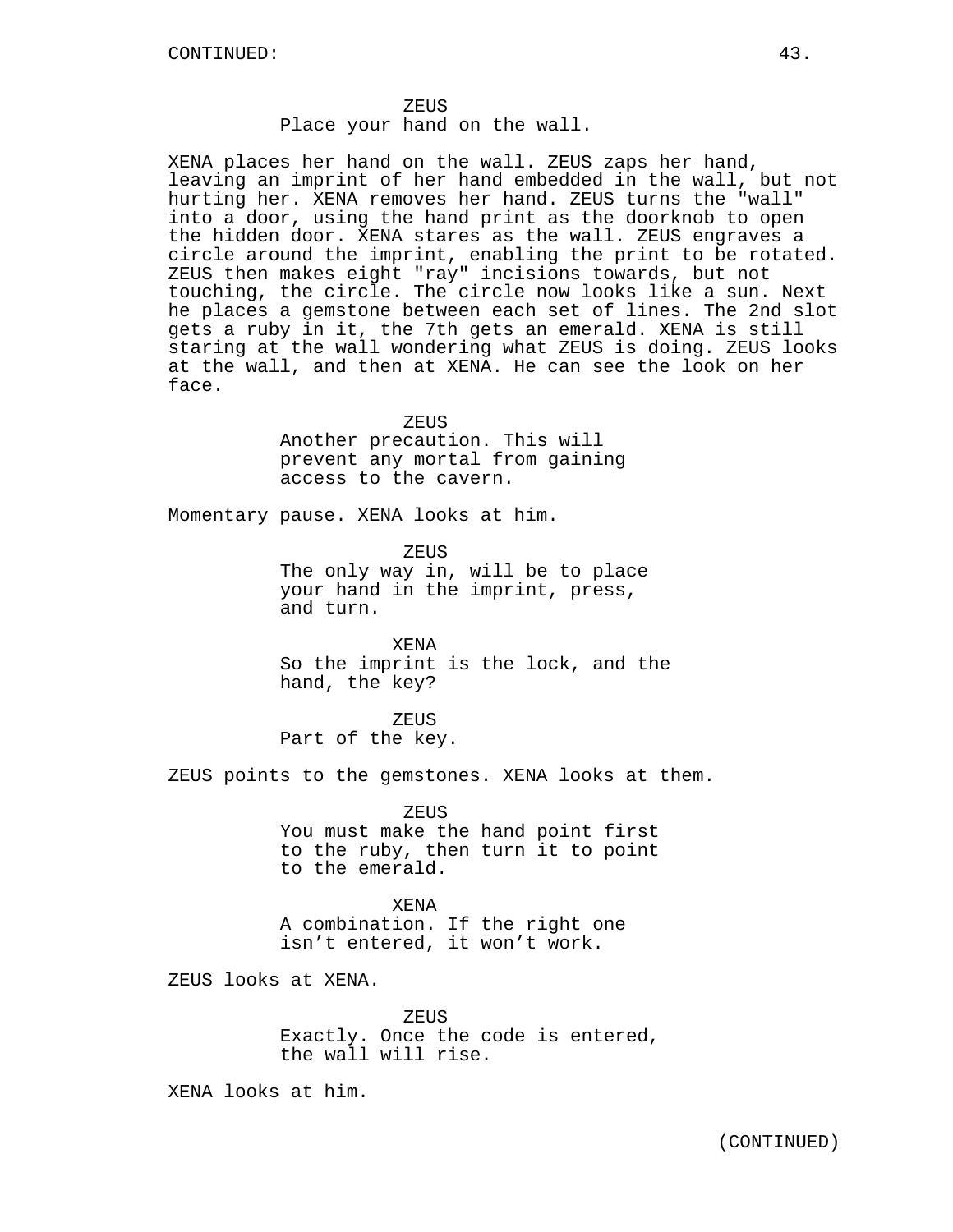XENA

Once inside, what's stopping someone else from releasing...

ZEUS

Your chakram. It must again hit The Eye. Opening the only door that will allow Ares safe passage out of the cave.

XENA raises her eyebrow in surprise.

XENA

There's another way in?

ZEUS No. But, when the chakram hits the eye, it will open a safe a passage.

XENA gives him a look of confusion.

XENA

How will my...

## ZEUS

If Ares has not been freed by the time your life is over, your chakram will be brought here. It will be broken in half and both halves will be hidden within the cave. Then, The Eye will entomb Ares' spirit in a casket. A casket, which will hold him until someone comes and claims the chakram. Then...

XENA But if it is in two p...

#### ZEUS

When a female descendant of yours finds one piece, it will act as a magnet, drawing her to the other piece. Once both halves touch, the chakram will be made whole again and The Eye will release Ares' spirit from the casket, making him flesh again.

XENA nods, thinking she understands.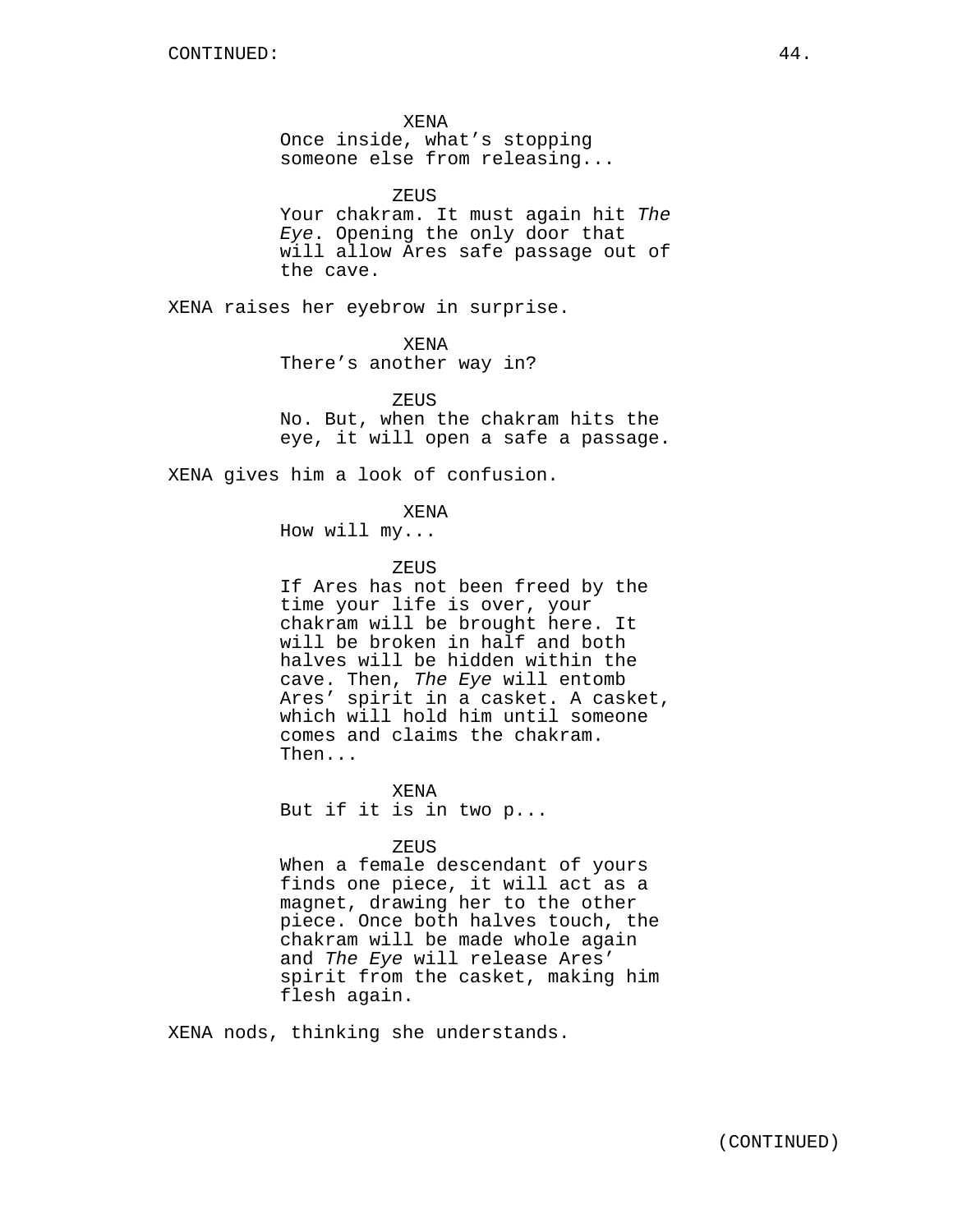XENA And the sentence will be lifted.

ZEUS

No.

XENA looks at him, confused again.

#### ZEUS

The rejoining of the chakram, will only release him from the casket. To release him back into the world, she must strike The Eye.

XENA

What happens if she can't throw, and misses? Or what happens if it hits the eye, then ricochets off the wall and hits it again?

ZEUS smiles and continues.

**ZEUS** 

She won't miss. Once she has the joined chakram in her hand, she will be as good as you. (beat) As for hitting it twice... that would only succeed in opening the door, then promptly closing it and breaking the chakram in two pieces again.

XENA Putting Ares back where he started.

ZEUS

Exactly.

XENA thinks of something.

XENA

You said this...

She points to the lock.

XENA ...would stop any mortal from entering. What about Immortals?

ZEUS

Oh. They'll be able to get in, they just won't be able to take him out.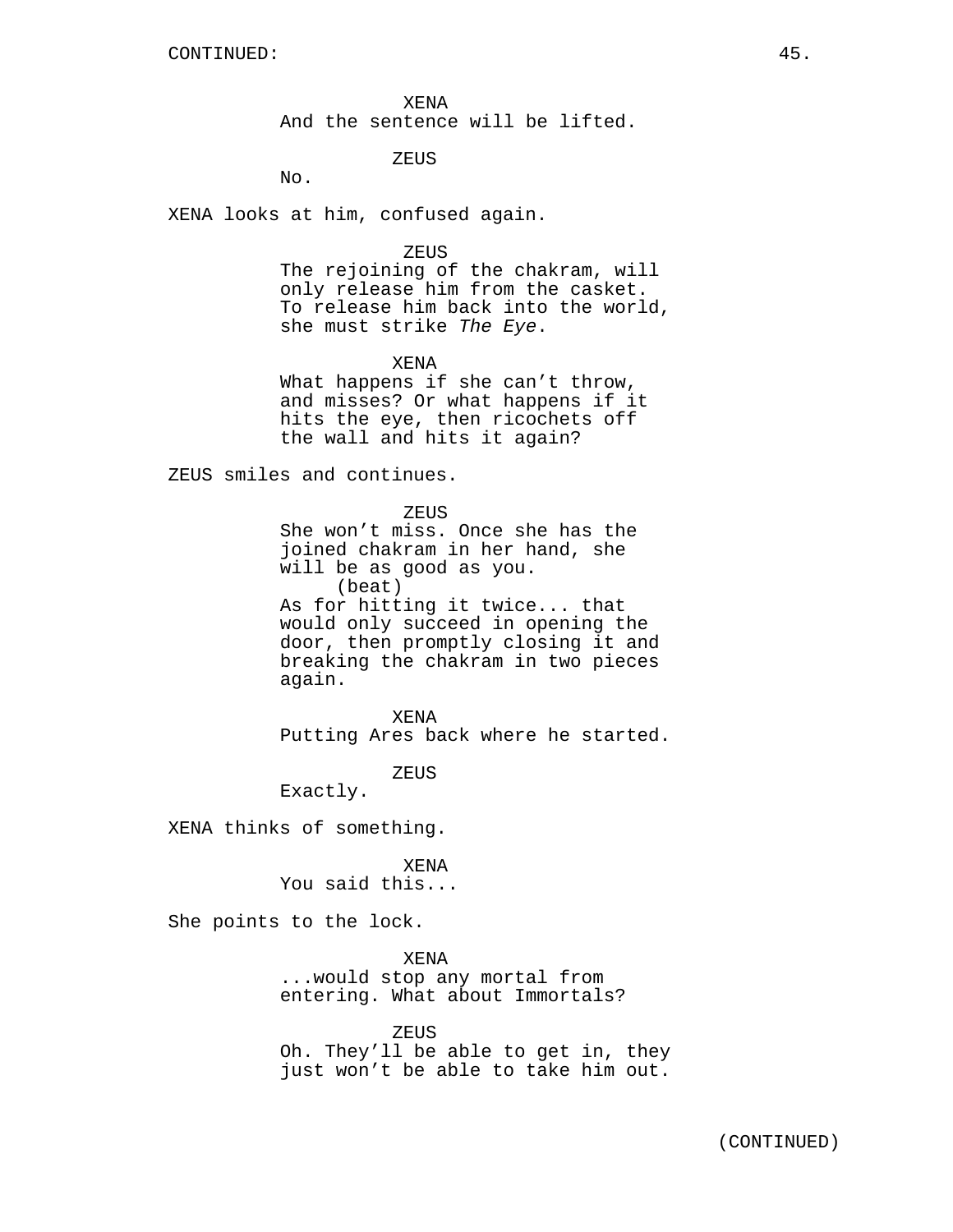XENA So you're not cutting him off from everyone?

ZEUS No. Even your mortal prisons allow inmates to have visitors.

XENA gives ZEUS a look.

XENA Maybe if you let Diana know that she can still see him, she'll allow you to see Clark.

ZEUS

Maybe.

ZEUS takes a deep breath, then continues.

**ZEUS** Well, gotta go. Lot of things to do.

XENA smiles at him. He smiles back.

ZEUS Thank you, Xena.

XENA

Anytime.

ZEUS vanishes. XENA looks back at the lock and hidden door. She touches the wall of the cave.

XENA

Goodbye, Ares.

XENA stares at the wall for a few more moments, then walks over to ARGO. She takes ARGO's reigns in her hand, and looks at her.

> XENA Come on girl, let's go.

They start to walk off. After a few moments, XENA stops and turns back. She looks at the cave. ARGO neighs. XENA looks at her.

XENA

Who asked you?

ARGO neighs again.